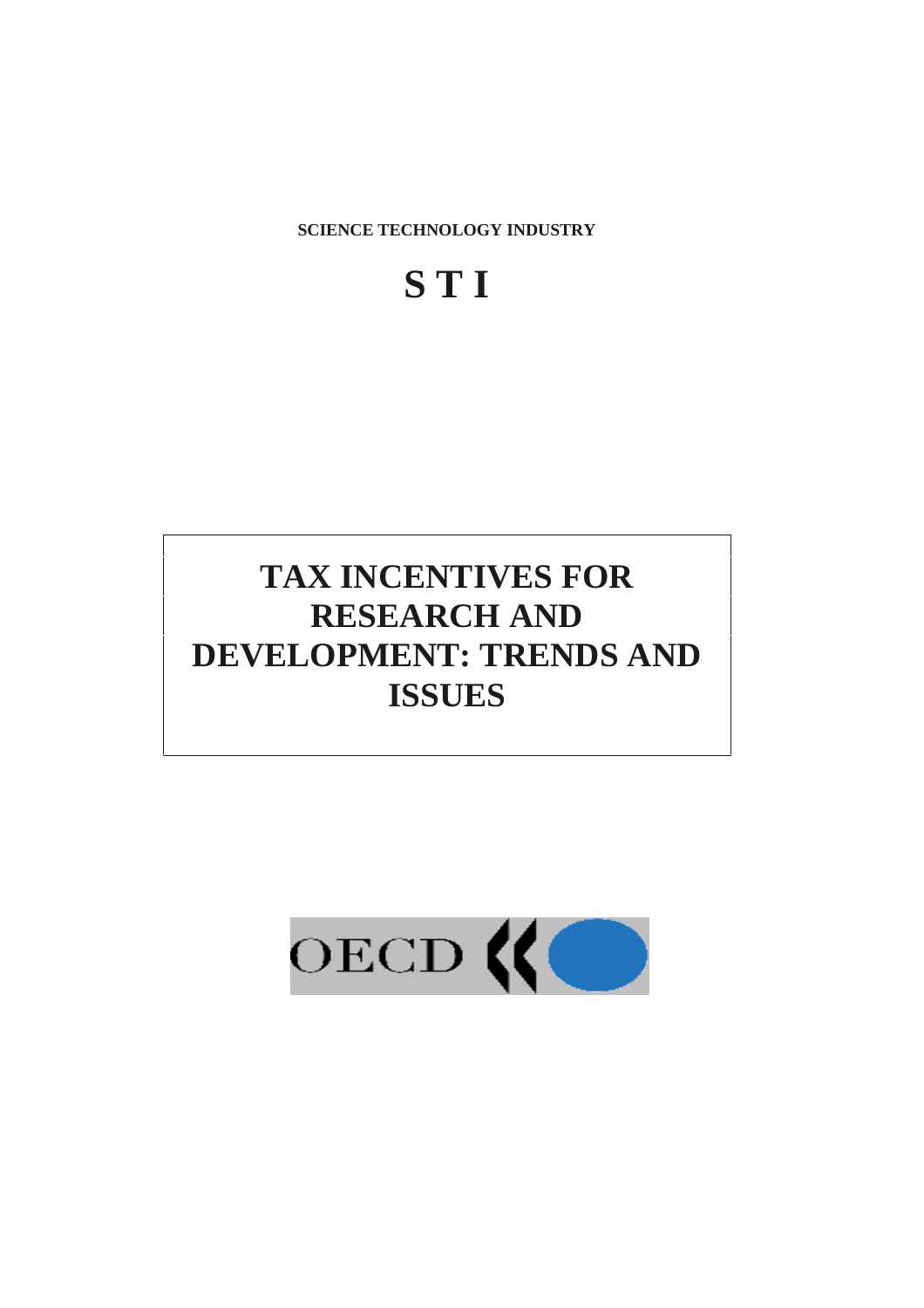#### **FOREWORD**

An increasing number of OECD governments are offering special fiscal incentives to business to increase spending on research and development (R&D), largely because R&D and innovation are considered key to productivity and growth performance. Many OECD governments are redesigning their R&D tax incentives to make them more effective. This study compares the design features and generosity of R&D tax incentives across OECD countries. In general, the choice of R&D tax measures depends on country-level variables such as overall innovation performance and the nature of corporate tax systems.

This study was prepared by the OECD Secretariat with substantial analytical input from Jacek Warda of The Conference Board of Canada. It is a joint product of three OECD Committees: the Committee on Industry and Business Environment (CIBE), the Committee for Scientific and Technological Policy (CSTP), and the Committee on Fiscal Affairs (CFA). It benefited from discussions at a Joint Roundtable held on 6 June 2002 and from extensive comments from OECD country delegations.

This study is published on the responsibility of the Secretary-General of the OECD.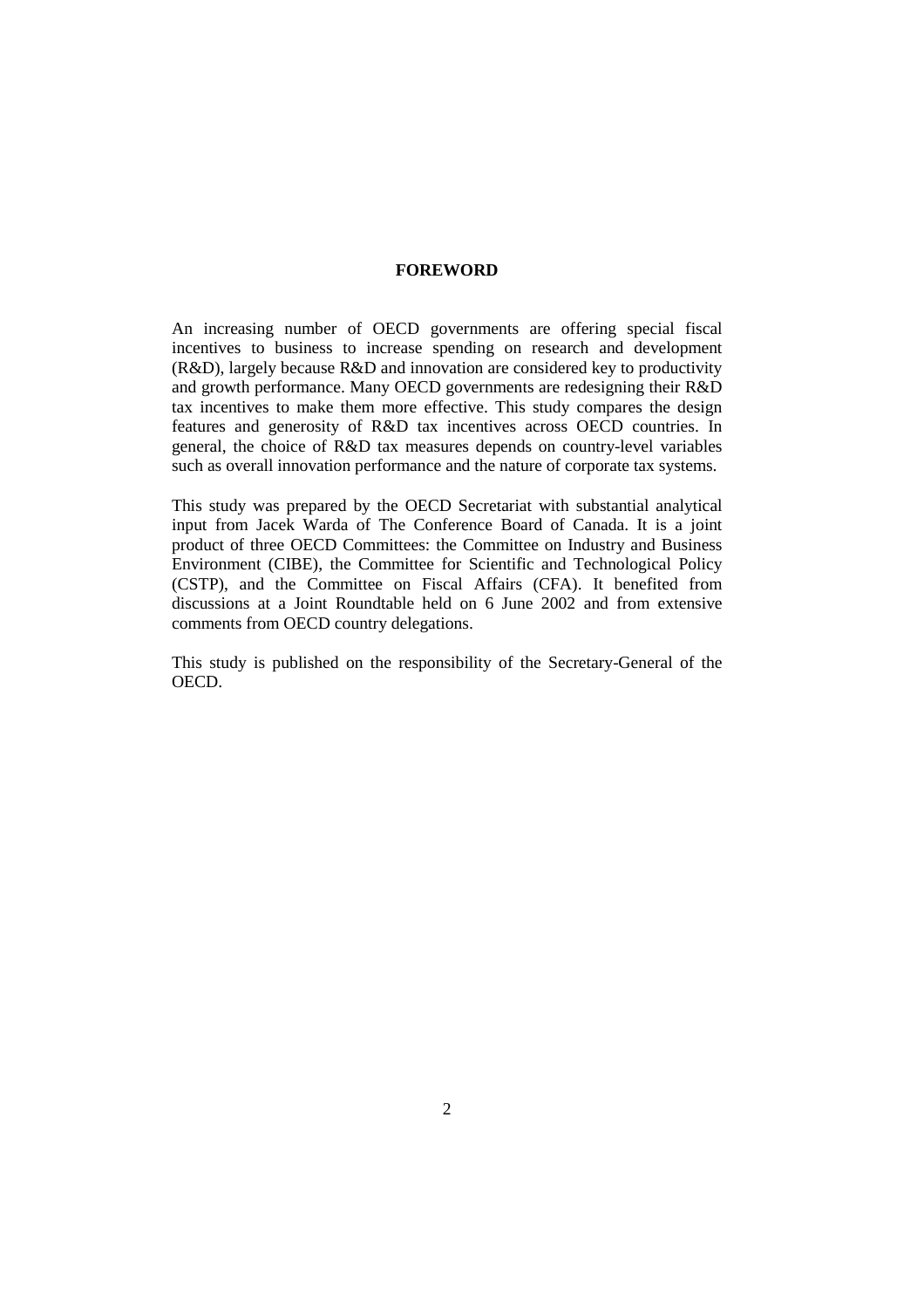# **TABLE OF CONTENTS**

| <b>COMPARATIVE GENEROSITY OF FISCAL INCENTIVES TO R&amp;D19</b> |  |
|-----------------------------------------------------------------|--|
| COSTS AND BENEFITS OF FISCAL INCENTIVES FOR R&D 23              |  |
|                                                                 |  |
|                                                                 |  |
|                                                                 |  |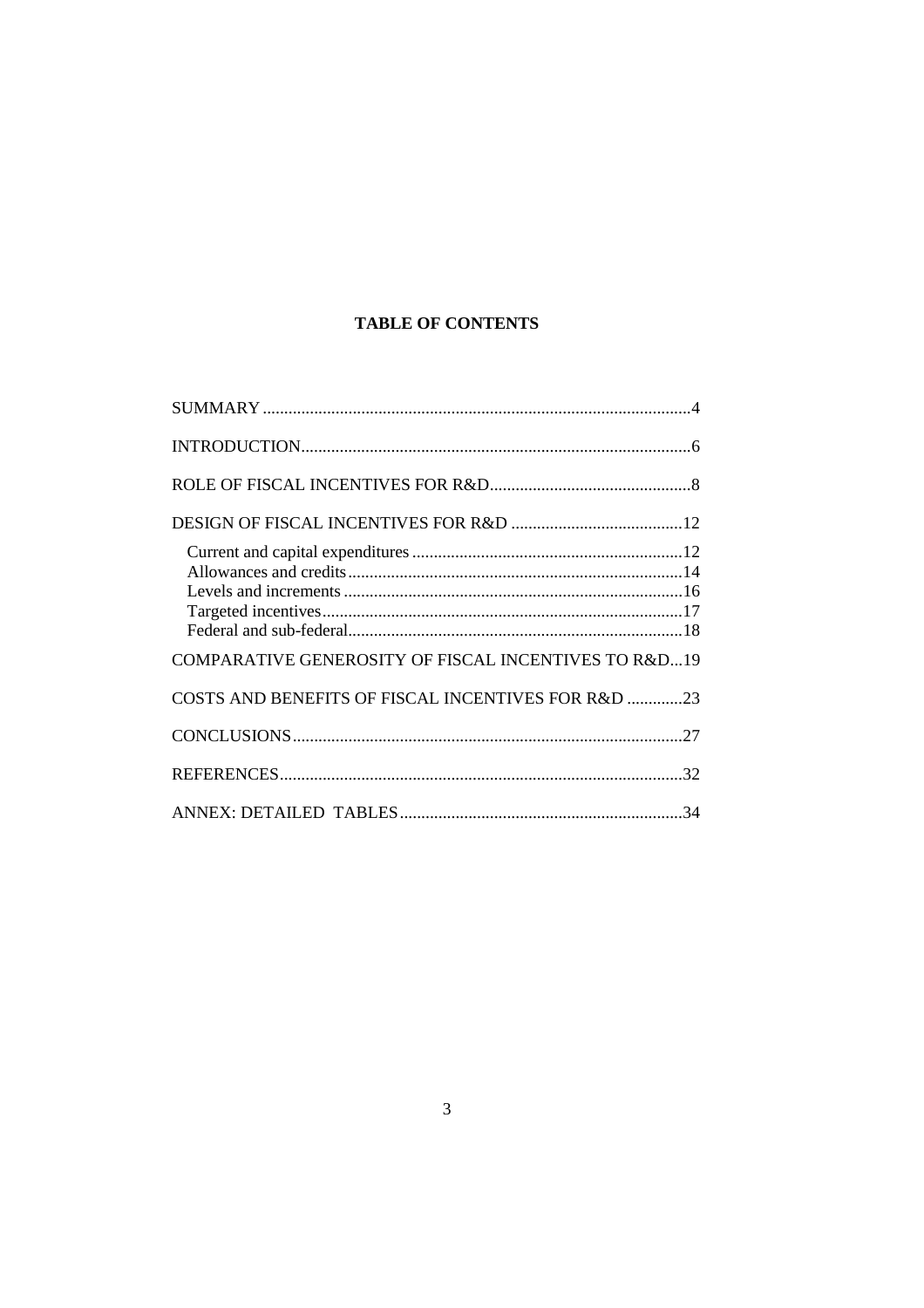#### **SUMMARY**

 Given the contribution of research and development (R&D) to productivity growth, economic performance and the achievement of social objectives, it is generally agreed that governments have a role in encouraging appropriate R&D levels and expenditures. With regard to business R&D, national factors largely determine whether countries prefer tax incentives, subsidies, patent rights or other instruments to increase research investments. The choice of R&D tax incentives will depend on country-level variables such as overall innovation performance, perceived market failures in R&D, industrial structure, size of firms and the nature of corporate tax systems. Some OECD countries (*e.g.* Sweden, Finland) neither subsidise nor extend preferential tax treatment to business R&D although these countries have high levels of private R&D expenditures. Other countries (*e.g.* New Zealand) prefer R&D subsidies over taxes to steer research to particular goals and avoid jeopardising the neutrality of the tax system. Countries such as France, the United States and the United Kingdom use a combination of subsidies and tax incentives to stimulate private R&D investments.

 Depending on national circumstances, R&D tax incentives can be an effective instrument for inducing a certain degree of private sector research. Studies show that, depending on their design, tax incentives can increase private research spending by an amount equal to the loss in tax revenue on average. Most studies also find that social returns to such R&D far outweigh private returns. However, the effectiveness of fiscal incentives to R&D depends very much on the design of tax measures relative to policy objectives. OECD countries can learn from each other with regard to what works best to achieve various policy goals in considering the following design aspects:

- *Administration* -- certainty in R&D tax reliefs allows long-term corporate planning, while streamlined forms and procedures and information programmes can enhance the accessibility of R&D tax provisions;
- *Form of tax incentive* -- R&D tax allowances and R&D tax credits tend to have differential effects on large and small firms and on R&D decision-making;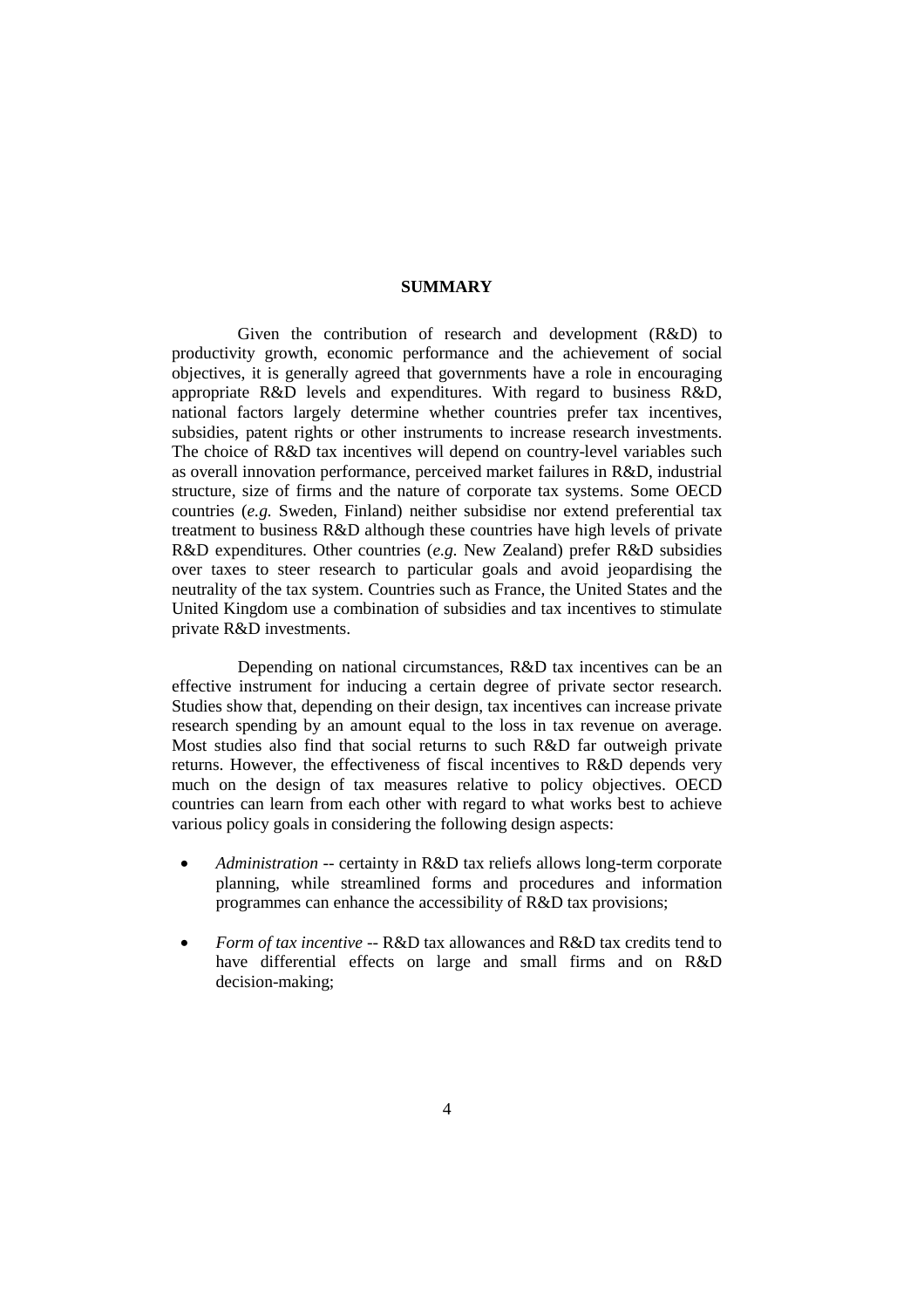- *R&D volume or increment* -- applying the tax incentive to the volume of R&D spending or to the increase over a previous year has different administrative and financial implications;
- *Targeted incentives* -- popular targets for R&D tax incentives are small firms and co-operative public/private research to achieve greater spillover effects;
- *Definition of R&D* -- tax incentives can be directed to basic research, applied R&D, etc. depending on the research gap being addressed;
- *Avoidance provisions* -- special provisions can prevent firms from avoiding taxes by claiming unwarranted R&D tax relief; and
- *Foreign firm eligibility* -- R&D tax rules can influence the attraction of countries as locales for multinational research as well as the benefits accruing to the sponsoring government.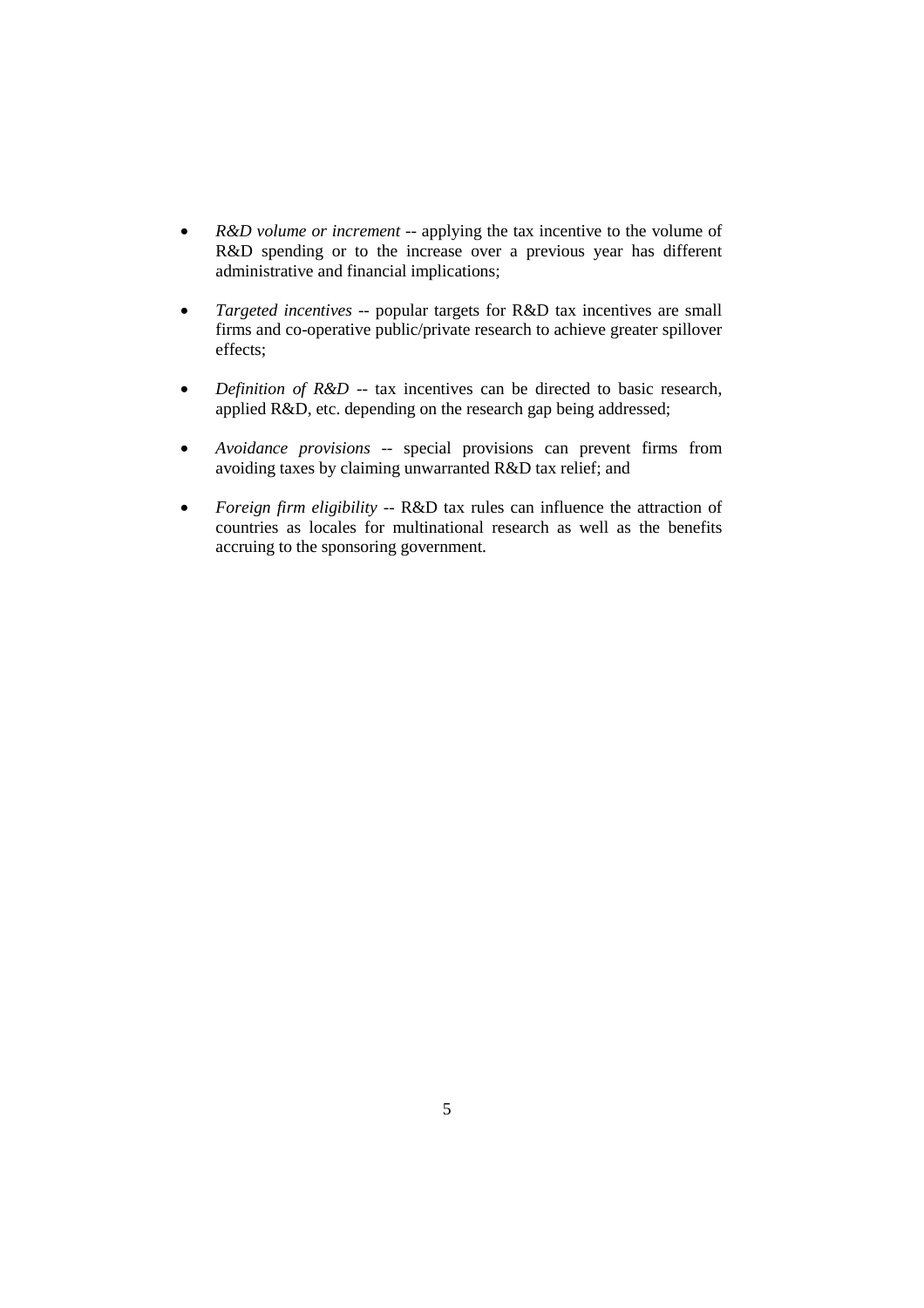## **INTRODUCTION**

 Both economic theory and empirical analysis underline the key role of research and development (R&D) in economic growth. R&D -- which may take the form of basic research, applied research or experimental development - comprises "creative work undertaken on a systematic basis to increase the stock of knowledge... and the use of this stock of knowledge to devise new applications" (OECD, 1994). R&D produces technology -- a form of knowledge that is used to enhance the productivity of the factors of production -- to spur economic growth, address societal concerns such as health and environment, and ultimately improve living standards. However, the processes by which technology is created and diffused in an economy and the role of governments is not well understood.

 In theory, long-term economic growth is driven by the accumulation of knowledge-based factors of production -- such as R&D and human capital - which prevent the marginal return to physical capital from falling below profitable levels. Empirical analysis affirms that R&D increases multi-factor productivity (OECD, 2001*b*). Cross-country comparisons show that increases in private, public and foreign R&D all contribute to increases in MFP. OECD countries where business expenditure on R&D relative to GDP increased most from the 1980s to the 1990s had the largest increases in MFP growth. There is a link between the conduct of R&D and the ability of countries, sectors and firms to identify and adapt new technologies. In large countries, R&D helps increase the rate of innovation, while in smaller countries, R&D may primarily facilitate the transfer of technology from abroad. Country studies suggest that a 1% increase in the stock of R&D leads on average to a rise in output between 0.05-0.15% (OECD, 2001*a*).

 The R&D intensity of countries and their growth performance tends to be correlated with the share of research financed by business (OECD, 2001*a*). Yet, market failures generally cause enterprises to underinvest in research. Due to spillovers and other externalities, the private rate of return to R&D investments is lower than the social rate of return. Econometric studies find that social rates of return to R&D can be up to five times higher than private rates of return (Salter *et. al*., 2000). Technology is not fully appropriable in a market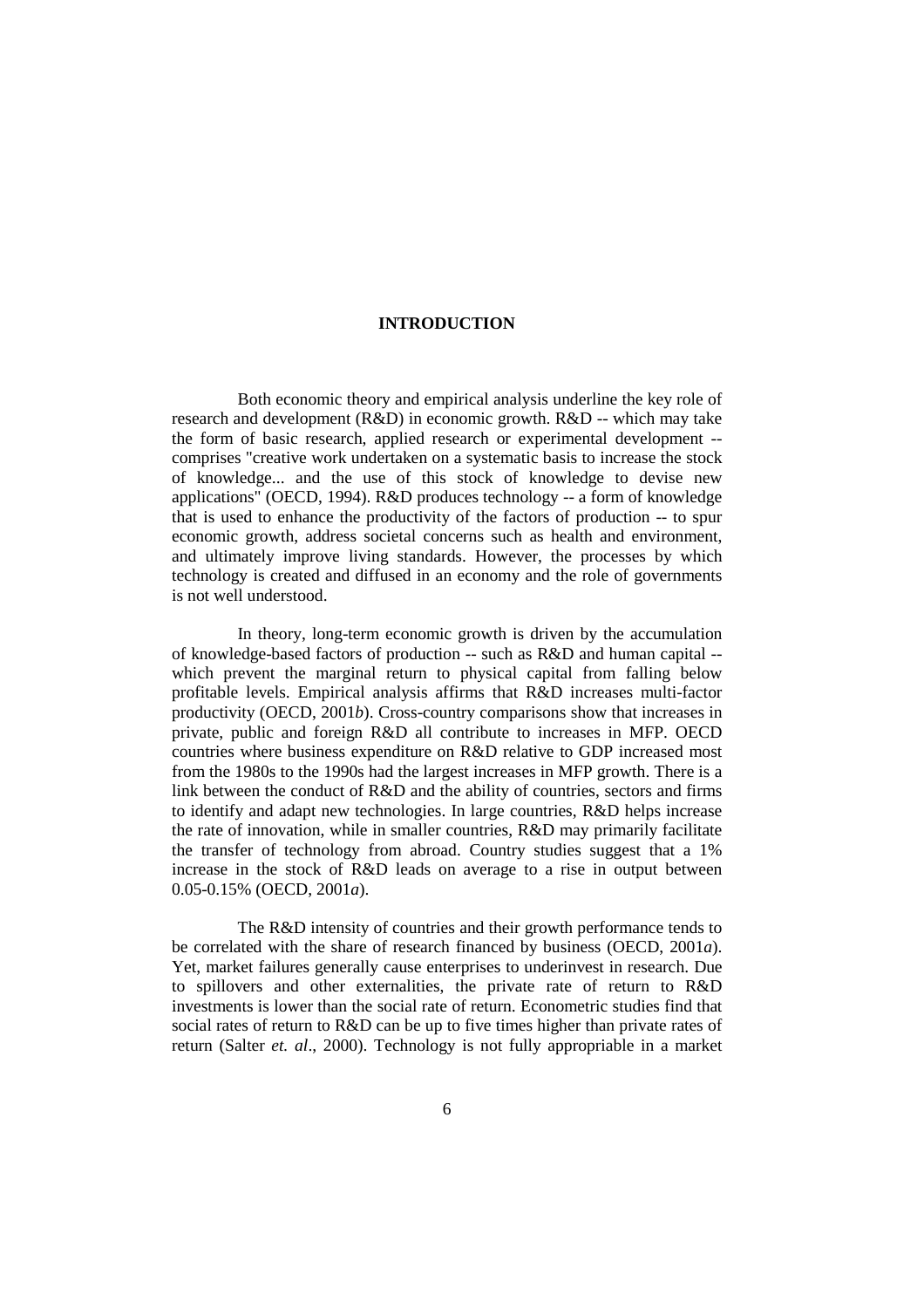economy, since once produced, it can diffuse widely and be used by other firms. This is due to spillovers which exist between different R&D projects in the public and private sectors, between firms operating in the same industry, between different industries, and between countries.

 Asymmetric information and imperfect competition are the market flaws that lead to gaps in R&D expenditures. Because private R&D rapidly becomes a public good, firms are prevented from recouping all the benefits of their investments. Market incentives alone are insufficient to produce an adequate supply of R&D, making it crucial for governments to stimulate private R&D spending. As with any investment decision, R&D is not undertaken by firms unless there is an opportunity for profit. By changing the relative costs of research investments -- through subsidies, taxes, trade or other policies - governments can influence the generation of research and knowledge for economic growth.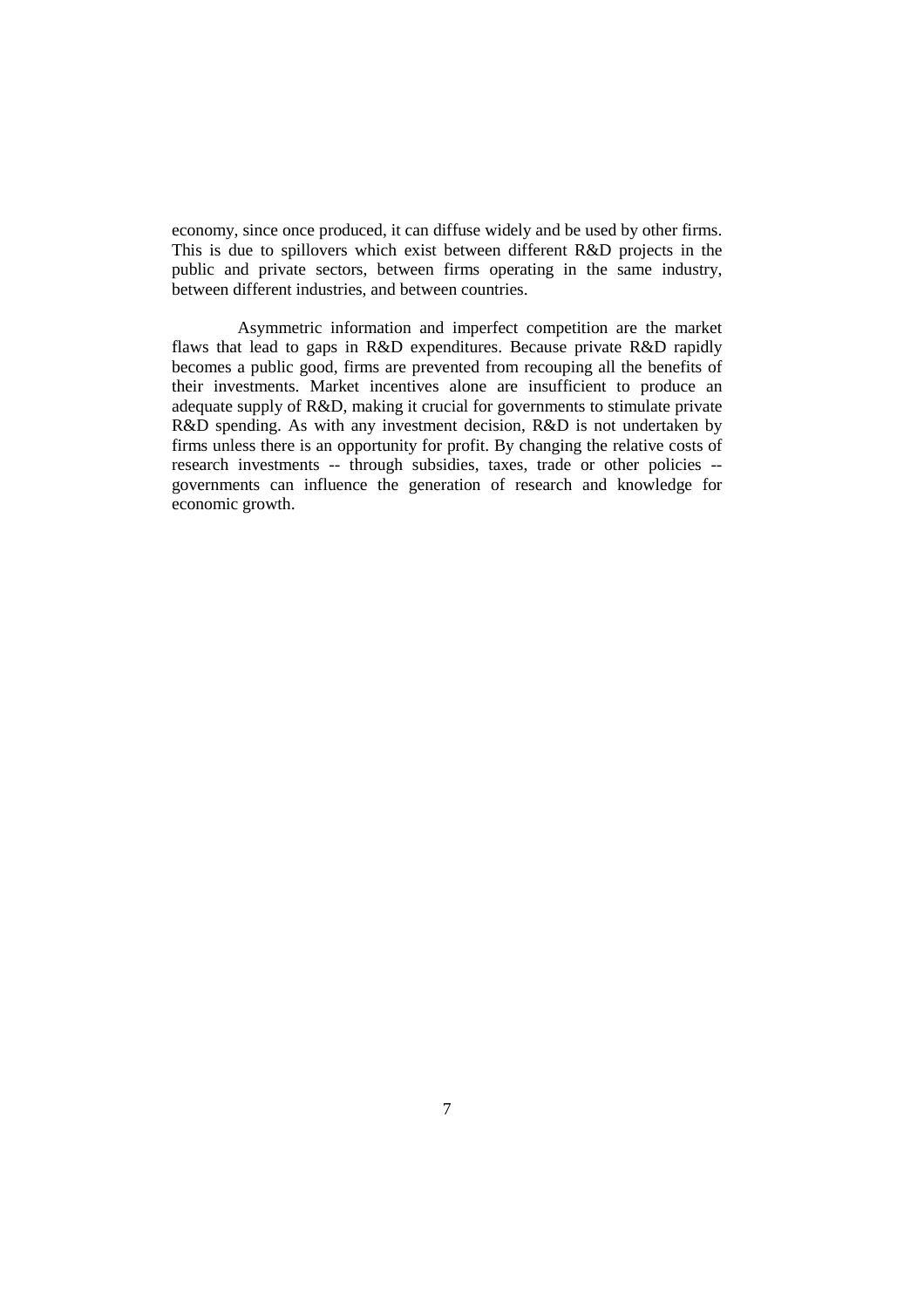#### **ROLE OF FISCAL INCENTIVES FOR R&D**

 Numerous factors influence the level of business research expenditures in a country, including economic and industrial structure (*e.g.* the share of high-technology, defence or aerospace sectors); the number of large firms and the average size of enterprises; the availability of technical personnel and an adequate science and technology (S&T) infrastructure; the extent of international openness and links to the world economy; the level of government expenditures on basic research; the channels between public and private research efforts; the extent of intellectual property protection, etc. The relative role of these factors in determining a country's R&D profile or innovation performance is complex. A main purpose of the ongoing DSTI project on *Growth Follow-up: Micro-Policies for Growth and Productivity* is to examine how combinations of policies affect various performance variables, including those related to R&D and innovation.

 Governments are one factor in this spectrum of influences. The basic and applied research which governments fund and conduct through public laboratories and universities is itself an influence on the level of private research (Guellec and van Pottelsberghe, 2000). Due to recognised market failures, governments use a range of mechanisms to further stimulate business R&D, including research partnerships with the private sector, direct funding of private R&D, and fiscal incentives. The choice of approach -- government research efforts, partnerships, direct support to business R&D, market-based incentives, etc. -- depends largely on the national context.

 The direct funding of industry research -- through supports or subsidies -- has the advantage of allowing governments to retain control over the nature of R&D conducted. Subsidies ensure that industry helps address important public missions -- such as defence, health care or energy development -- or areas where significant gaps exist between public and private returns to R&D. Moreover, government funding of business R&D has a positive effect on business-financed R&D, particularly in enhancing the capacity of firms to digest the knowledge generated through public research. But this effect is only observed up to a certain threshold of government R&D financing (Guellec and van Pottelsberghe, 1999).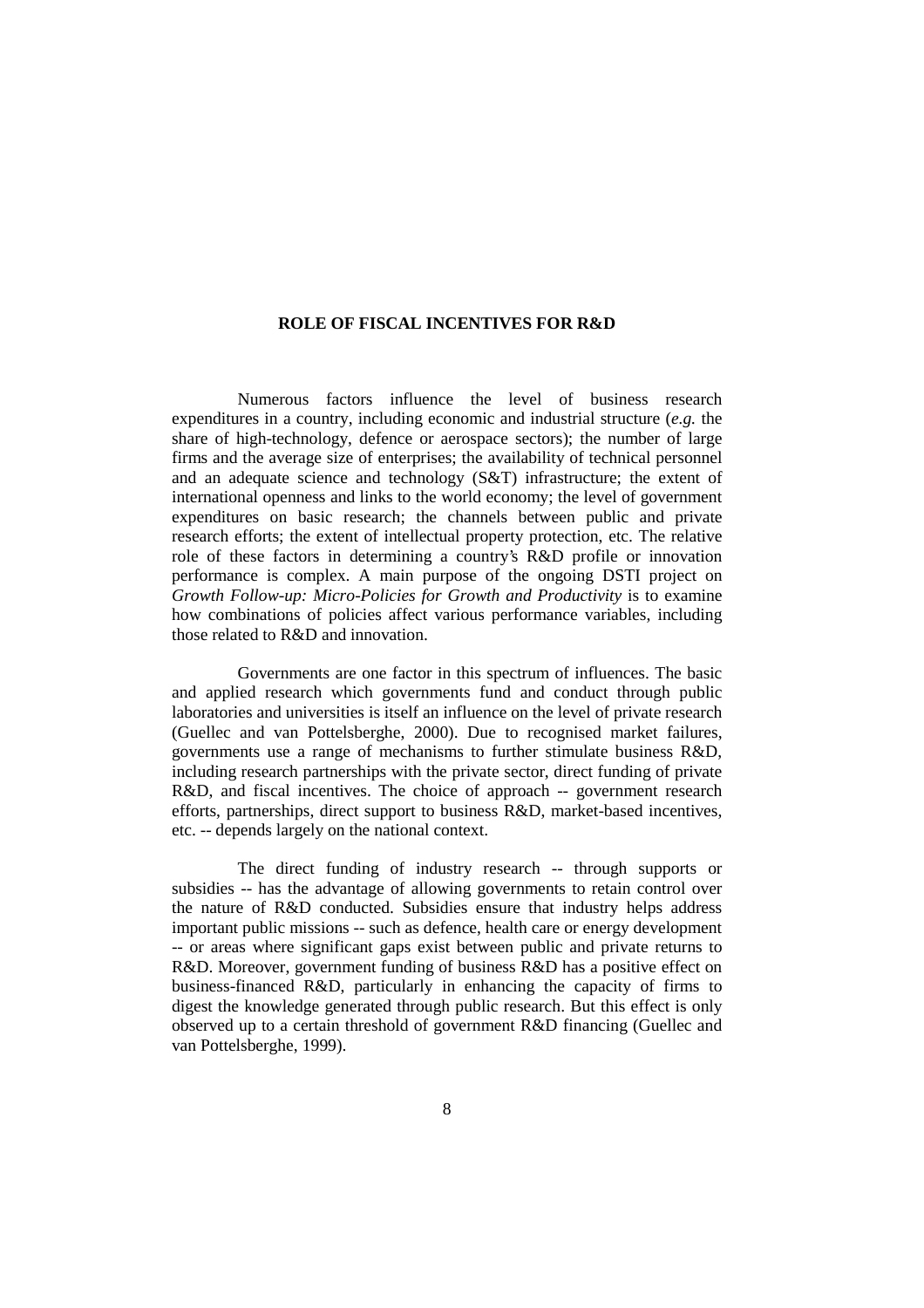However, direct financing of industry R&D leaves governments open to criticisms of picking winners and losers – in terms of both the topics that receive attention and the individual firms that receive government funds. Government financing can displace private R&D investments and distort market competition. Although R&D subsidies are sometimes favoured over fiscal incentives due to their greater transparency, such supports can incur lock-in effects and be extremely difficult to phase out.

 Fiscal incentives to R&D have a different set of advantages and disadvantages. These measures generally provide a tax credit or allowance for some portion of business R&D expenditures. By reducing the cost of R&D, fiscal reliefs raise the net present value of prospective research projects. However, the place of incentives targeted to research must be examined within the context of the overall tax system of a country and its objectives. The value to firms of R&D tax incentive programmes is strongly influenced by overall corporate tax rates. Enterprises in many countries would prefer general tax relief or lowering of corporate taxes rather than targeted incentives to certain types of investments such as R&D. New Zealand, for example, has opted for R&D grants to industry rather than tax incentives largely to retain the neutrality of its tax system. In addition, taxes on individual income, inheritance, etc. can influence personal wealth creation and the likelihood to invest in businesses as well as R&D. Some countries, *e.g.* Canada, provide tax incentives to individuals who perform R&D.

 Fiscal measures allow markets -- rather than governments -- to determine the allocation of R&D investments across sectors, firms and projects. They can provide a general boost to business R&D in reducing research costs for a large population of firms, or can be targeted. Tax reliefs can be important for stimulating research in small and medium-sized enterprises (SMEs) as well as larger companies. If properly designed, they can have lower administrative costs for government agencies than other types of programmes or supports, although tax incentives can be extremely costly in terms of budget expenditures. The United Kingdom, for example, has argued that fiscal incentives to both large and small firms are needed to supplement government grants in order to correct prominent market failures in R&D investments.

 Unlike direct funding of business R&D, tax-based mechanisms do not typically allow governments to direct business R&D into areas with high social returns (*e.g.*, technological fields with significant spillovers or basic research). Because tax incentives are taken against earnings, they may be more likely to favour R&D projects that will generate greater profits in the near-term rather than longer-term exploratory projects and investments in research infrastructure. In addition, weaker spillover benefits to other firms and industries can be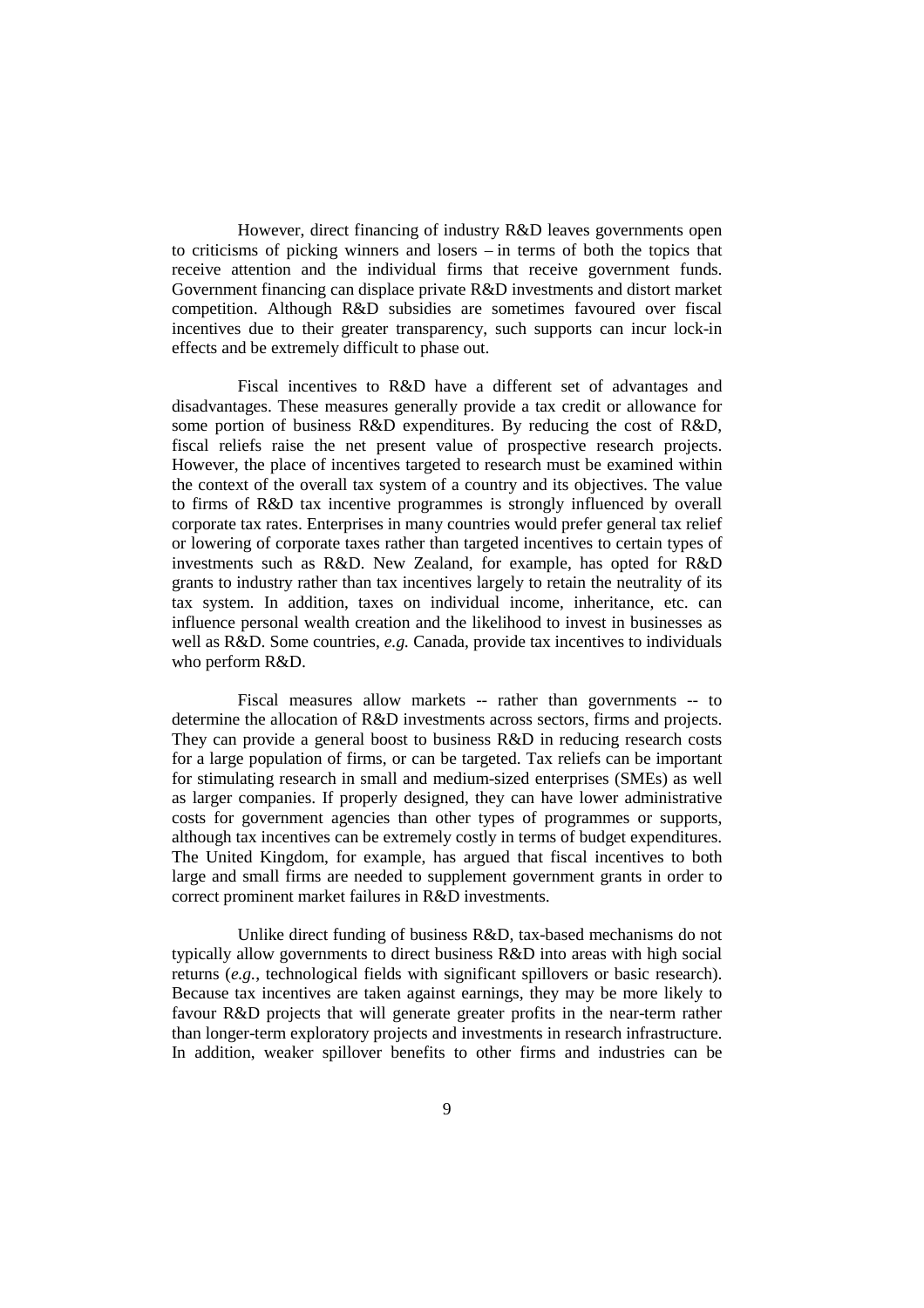expected from tax incentives in comparison to R&D directly financed by governments.

 The mix of direct financing and tax incentives for business R&D varies considerably across OECD countries (**Figure 1**). For example, with regard to large manufacturing firms, France, the United States and the United Kingdom both directly fund R&D and offer favourable tax treatment. Italy and New Zealand finance business R&D, but do not have preferential tax treatment. In contrast, Spain, Portugal, Canada and Australia have generous fiscal incentives but less direct government funding.

 Subsidies and tax incentives are but two factors influencing private R&D which is dependent on complex business decisions and numerous variables in the economic environment. For example, Sweden and Finland have high private R&D expenditures despite the fact that they have neither substantial direct nor indirect funding. Their substantial private R&D spending is partly explained by an industrial structure focusing on highly-skilled, humancapital intensive production. These countries also have among the lowest statutory tax rates on business income (28% and 29%, respectively) within the OECD area. It is doubtful that tax incentives can compensate for a lack of "enabling conditions" in countries with low levels of R&D spending.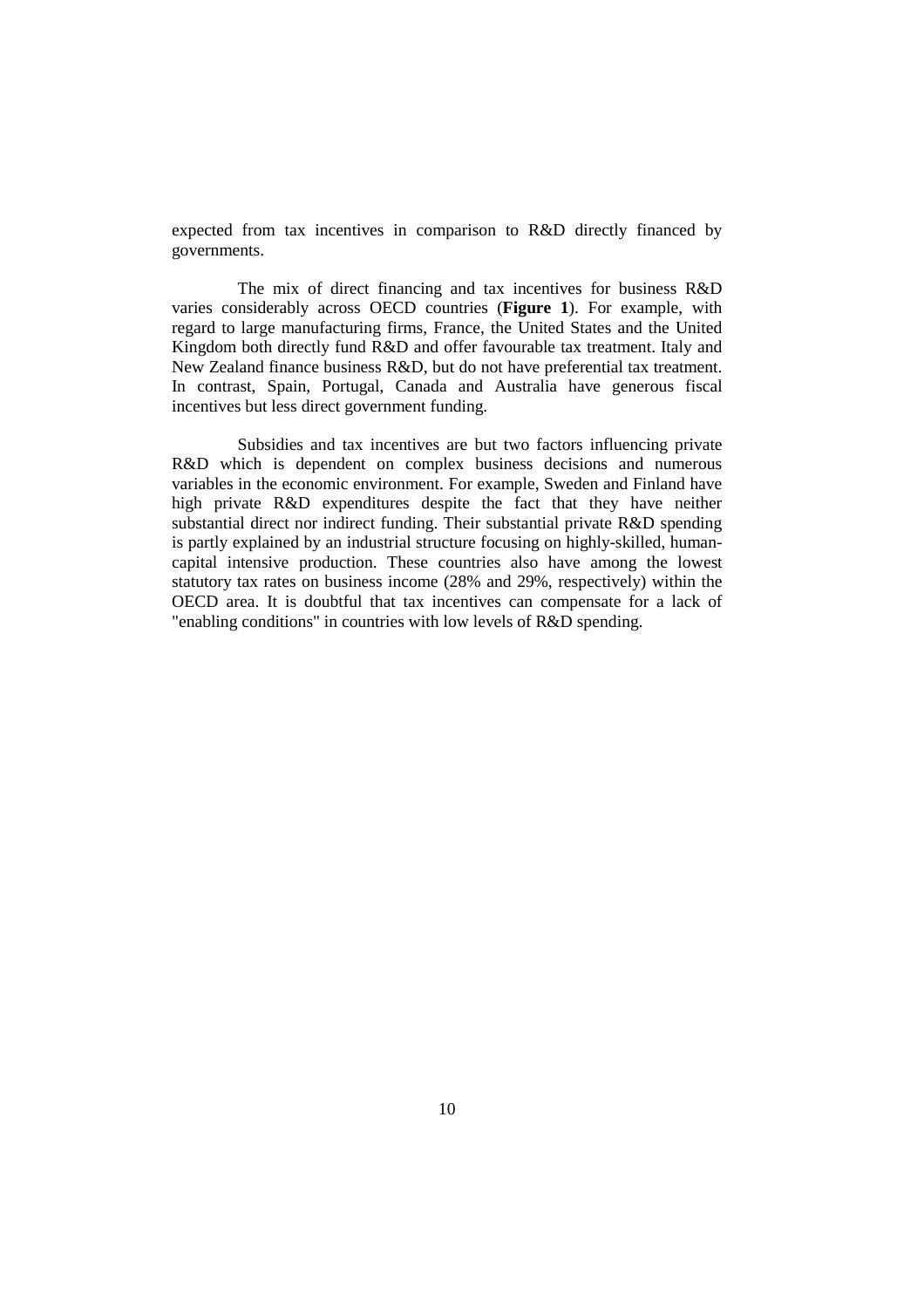## **Figure 1. Direct and indirect government funding of business R&D**



**Percentage of BERD financed by government, 2000 or latest year**

Notes: B-Index = before-tax income needed to break even on one dollar of R&D outlay; BERD = business expenditures on research and development ; DPI = business value-added. Source: OECD.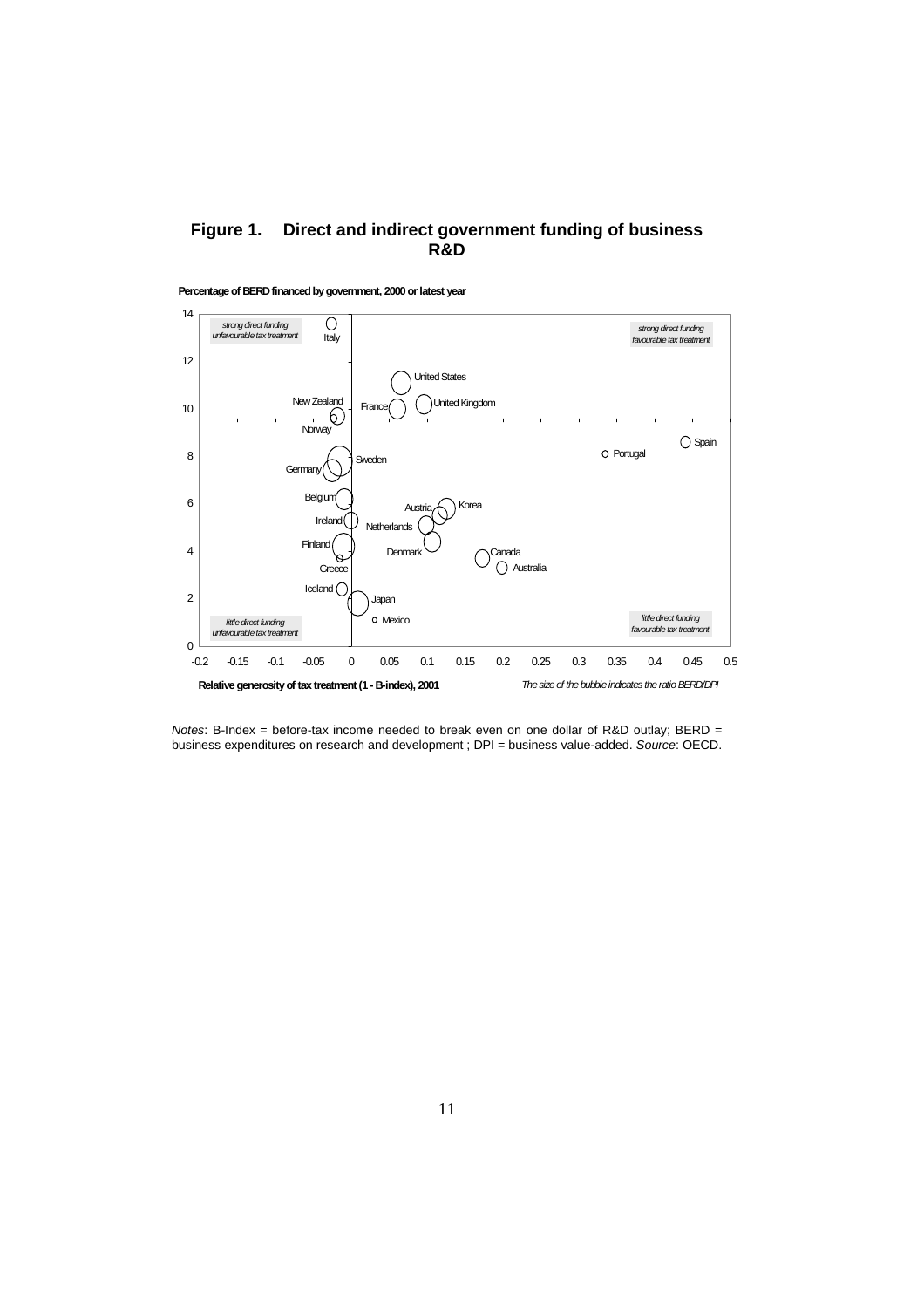#### **DESIGN OF FISCAL INCENTIVES FOR R&D**

 An increasing number of OECD governments -- now numbering 18 - are introducing special fiscal incentives to business R&D. In addition, several countries have modified their existing R&D tax measures to increase their effectiveness in achieving policy goals. Fiscal incentives for R&D usually take one of three forms: *i) tax deferrals*, which are reliefs in the form of a delay in payment of a tax, *e.g.* depreciation allowances; *ii) tax allowances* or extra amounts over current business expenses deducted from gross income to arrive at taxable income; and *iii) tax credits* or amounts deducted from tax liability. The fiscal incentives now in place in the OECD vary widely in their form and other features of their design.

 Some general trends can be identified. More countries are introducing R&D tax credits rather than allowances. With regard to the latter, countries are basing allowances on a combination of the level of expenditures and their increment (*e.g*. Australia, Austria, Hungary). With the addition of Norway in 2002, there is a continuing tendency to favour small firms in R&D tax provisions, although the United Kingdom is now extending its R&D tax reliefs to larger enterprises. In the past two years, Australia, Hungary, Norway, Portugal, Spain and the United Kingdom significantly improved the attractiveness of their R&D tax systems. Countries such as Iceland, Japan, New Zealand and the United States are studying ways to enhance the tax treatment of R&D, while the Netherlands is reviewing ways to improve the effectiveness of the R&D tax incentive. At the same time, Ireland's R&D tax allowance ceased in respect of relevant expenditure commencing after June 1999 in accordance with a sunset clause. In Belgium, the *High Council for Finance to the Federal Minister of Finance* recommended in 2001 that the R&D tax allowance be phased out to increase the neutrality of the tax system (OECD, 2002*b*).

#### **Current and capital expenditures**

 R&D investments can be separated into *i) current expenditures*, which include the wages and salaries of research personnel and the cost of materials,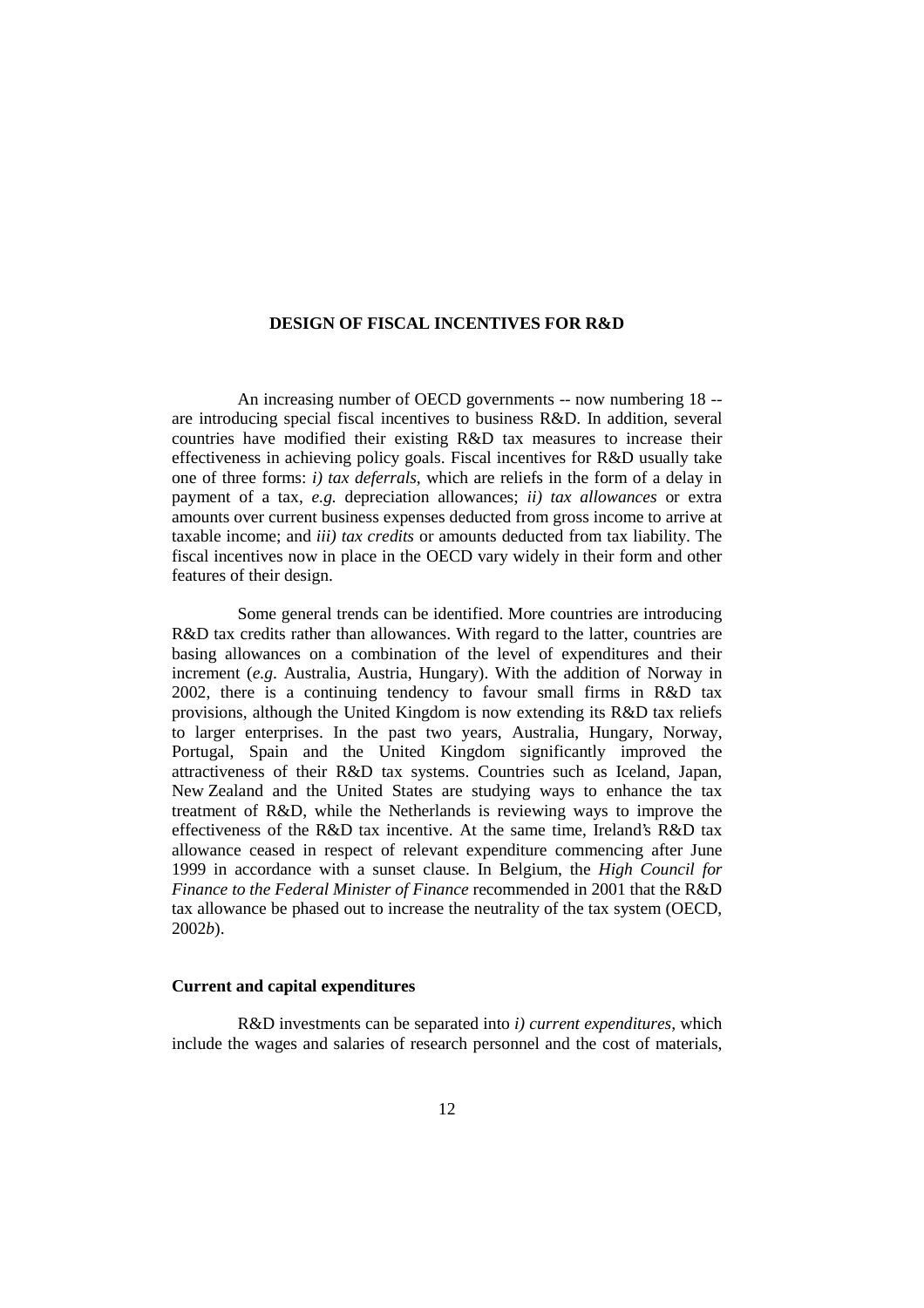and *ii) capital expenditures*, which include the cost of equipment and facilities. All OECD countries allow for current expenditures on R&D to be deducted from income in the year they are incurred as a form of business expense. Many countries have the same provisions for other forms of current expenditure (*e.g.* training, advertising). Canada also allows tax credits on either actual overhead or an allowance for overheads based on a percentage of the salary or wages paid to research personnel. Such expensing is a form of accelerated depreciation (and some say a generous subsidy), since current R&D expenditures may generate income in the future as well as the present. It is estimated that close to 90% of each R&D dollar is spent on "current" expenses, the remainder representing capital expenditures or fixed assets (Hall, 1995).

 With regard to capital expenditures for R&D, some countries allow these to be written off in the year they are incurred, while others require that they (or some fraction thereof) be depreciated over their economic life. Other things being equal, the net-of-tax cost of R&D is lower in those countries that allow an immediate or accelerated write-off of expenditures on R&D equipment and facilities. While 10 OECD countries allow accelerated depreciation for R&D equipment expenditures, five provide an immediate 100% write-off (Canada, Denmark, Ireland, Spain and the United Kingdom) (**Table 1**). Canada also allows a partial credit for equipment used more than half the time for R&D. Switzerland, which has normal depreciation of capital expenditures, allows deductions for contracted future costs of R&D carried out by third parties, limited to 10% of taxable profits or CHF 1 million, whichever is lower.

 A smaller number of countries provide for accelerated depreciation for buildings used for R&D, with three providing an immediate 100% write-off (Denmark, Ireland, United Kingdom). For example, the UK *Research and Development Allowance* allows plant, machinery and buildings used in R&D to be immediately written off against profits (for all size firms). Countries also differ as to what types of expenditures are used as the basis for further R&D tax credits or allowances. Some countries (*e.g.* Canada) provide R&D tax credits based on current expenses plus an allowance for overhead, while other countries include equipment and facilities in the expense base (**Annex Table 3**).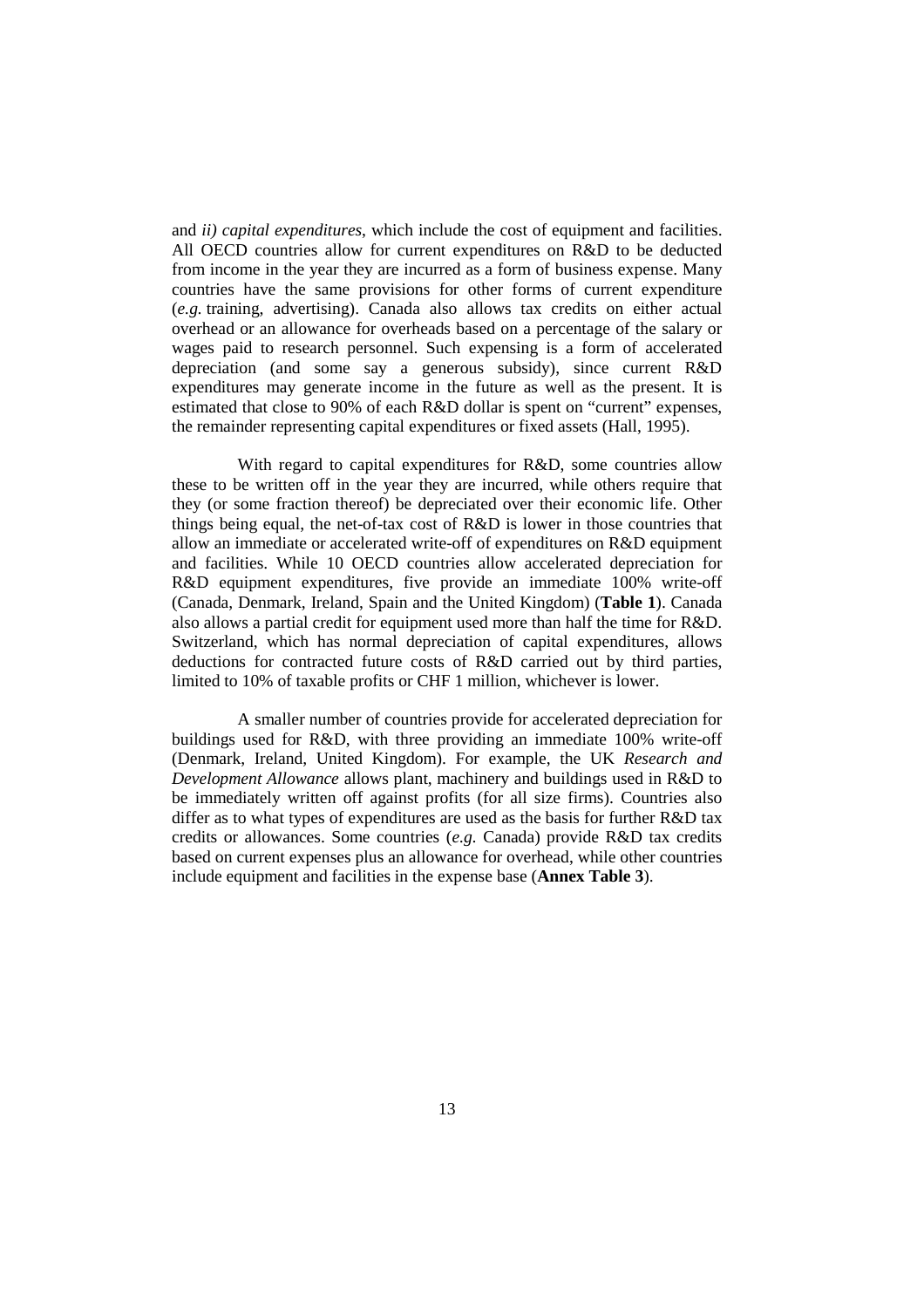| <b>Country</b>                | <b>Machinery and equipment</b> | <b>Buildings</b> |
|-------------------------------|--------------------------------|------------------|
| Belgium                       | 3 years                        |                  |
| Canada                        | 100%                           |                  |
| Denmark (basic research only) | 100%                           | 100%             |
| Greece                        | 3 years                        | 12.5 years       |
| Ireland                       | $100\%$                        | 100%             |
| Mexico                        | 35% slm                        |                  |
| <b>Netherlands</b>            | 5 years                        |                  |
| Portugal                      | 4 years                        |                  |
| Spain                         | 100%                           |                  |
| United Kingdom                | 100%                           | 100%             |

**Table 1. Accelerated depreciation for R&D capital assets, 2001/2002** 

Source: Warda (2002).

#### **Allowances and credits**

 Over time, tax credits for R&D expenditures have become more popular than tax allowances. There are now 11 OECD countries offering R&D tax credits, while 7 offer R&D tax allowances (**Table 2**). Both reduce the aftertax cost of R&D conducted by enterprises. Tax allowances allow firms investing in R&D to deduct more from their taxable income than they actually spend on R&D. Tax credits are a specified percentage of R&D expenditures which are applied against payable income tax. An allowance is a deduction from taxable income, while a credit is a deduction against final tax liability. There are two other distinctions between allowances and credits: *i)* the value of a tax allowance depends on the corporate income tax rate, while a tax credit does not; and *ii)* unused tax allowances may be carried forward to offset future tax under normal loss carryforward provisions, while the carryforward of unused tax credits requires the creation of a special pool to track unused credits.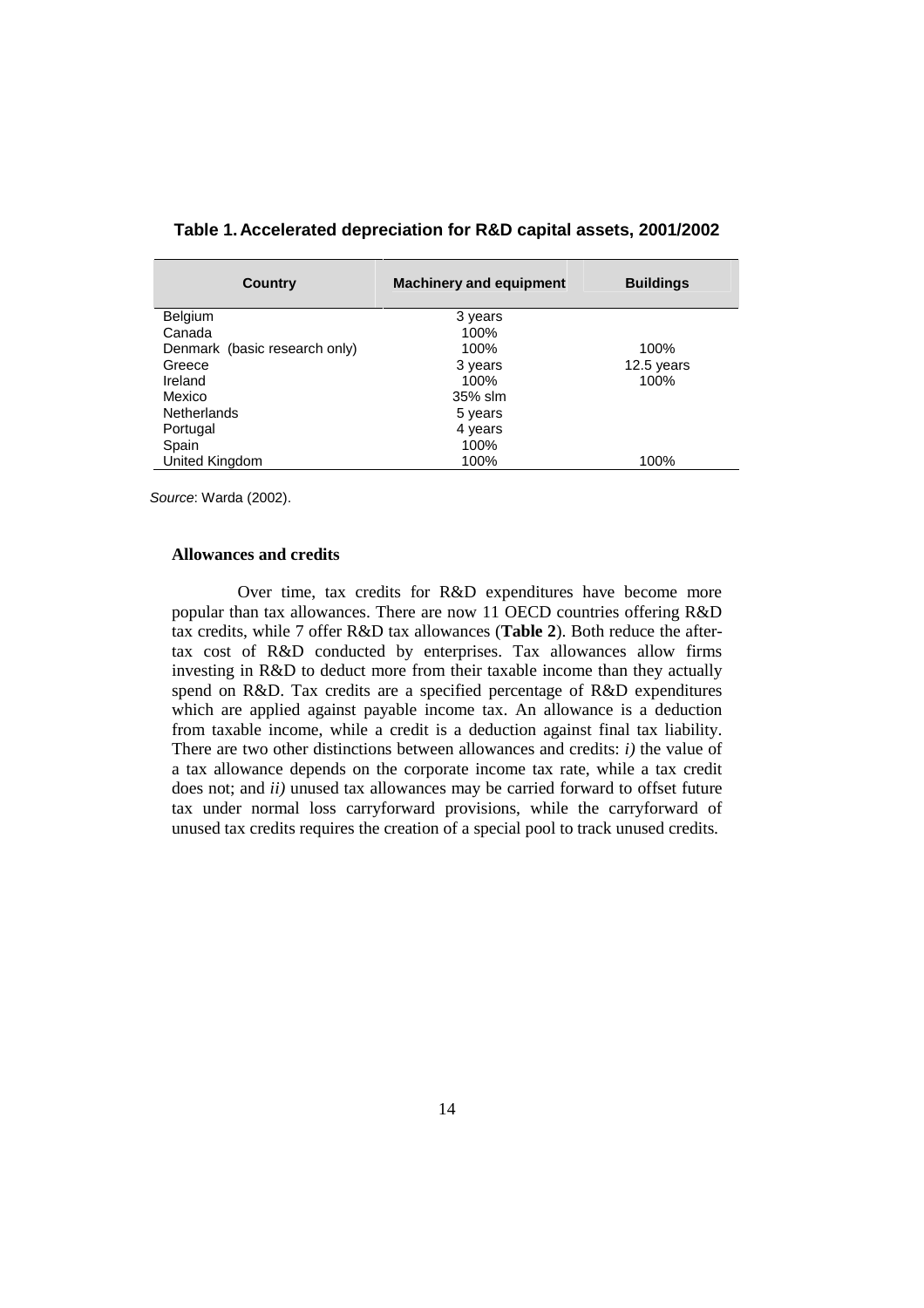|                            | Level<br>of R&D                                          | Increment of<br>R&D                                        | <b>Combination of level and</b><br><b>Increment</b> |
|----------------------------|----------------------------------------------------------|------------------------------------------------------------|-----------------------------------------------------|
| <b>R&amp;D tax credits</b> | Canada<br>Italy<br>Korea<br><b>Netherlands</b><br>Norway | France<br>Japan<br>Korea<br>Mexico<br><b>United States</b> | Portugal<br>Spain                                   |
| <b>R&amp;D allowances</b>  | <b>Belgium</b><br>Denmark<br>United<br>Kingdom           |                                                            | Australia<br>Austria<br>Hungary                     |

**Table 2. R&D tax incentives, 2001/2002** 

Source: Warda (2002).

 Provisions applying to R&D tax allowances or credits vary considerably, including the rates, the amount of any floors or caps, carry-over provisions, and whether they are taxable or not. For example, the rate of tax allowances varies from 13.5% in Belgium to 125% in the United Kingdom. Of the countries which offer credits or allowances on taxable income, about three-fourths impose limits on the annual amounts that can be claimed by the firm. There are two types of limits: a cap (floor or ceiling) on the absolute amount of R&D that can be claimed; or a cap on the maximum amount of the tax incentive that can be deducted. These tax provisions also vary as to whether the amounts gained are themselves taxable or not. The majority of OECD countries with R&D tax credits give the taxpayer the full value of the tax credit, while two countries – Canada and the United States – tax their tax credits.

 Some OECD countries allow tax credits to be claimed against tax in future years under tax credit carry-forward rules. Allowing the tax credit to be carried-over increases its value to firms incurring losses in a given year, particularly smaller companies that are unable to make a current tax claim or tax credit due to insufficient taxable income. In 2001, Australia introduced a new R&D tax offset for small companies which allows tax-loss companies to obtain a rebate equivalent to the R&D tax allowance when their tax liabilities are assessed. Canada also refunds unused R&D tax credits to smaller Canadiancontrolled private corporations (CCPCs). For both CCPCs and other Canadian corporations, unused tax credits can be carried back three years or carried forward 10 years.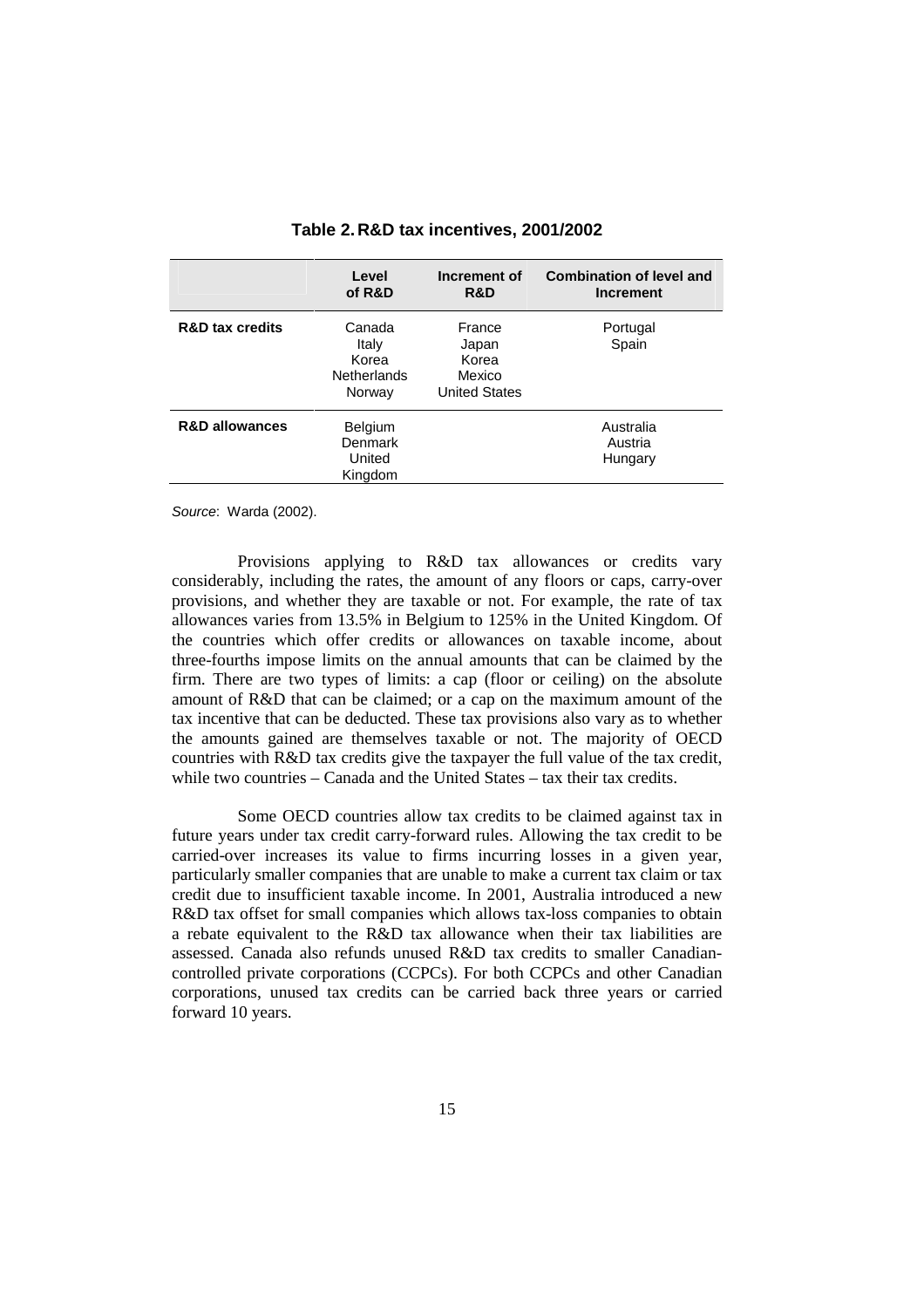#### **Levels and increments**

 Tax credits and tax allowances come in three main forms depending on whether they are based on: *i)* the level of R&D expenditures in a given year; *ii)* the increment of R&D expenditures or *iii)* a combination of level and increment. More OECD countries now apply their tax incentives in terms of the volume of R&D spending rather than incremental annual spending (**Table 2**). A disadvantage of volume-based incentives is that they not only subsidise new R&D but also support the R&D a firm would have done anyway. Incremental incentives can help address the problem of windfall gains, but also confront the difficulty of defining a base period or base level of R&D to determine the increment or increase.

 With regard to tax allowances, a level or volume-based allowance permits a firm spending one dollar on R&D to deduct *\$(1+w)* (where *w>0*) from its taxable income for the year in which the expenditure occurs. In the case of an incremental allowance, a firm is allowed to deduct some fraction, *w*, of the increase, if any, in its R&D expenditures over a specified base period. With regard to tax credits, a level or volume-based tax credit provides a direct reduction of a firm's tax liability equal to some fraction, *c*, of its annual R&D spending. An incremental tax credit is based on the nominal change in a firm's R&D spending over a base period.

 Several methods, which have various advantages and disadvantages, have been used in countries for defining the base period for calculating incremental increases in research expenditures (Bloom *et.al*., 2001):

- *Rolling-average base* -- the base period defined as a rolling average of firm-level expenditure on R&D in some number of preceding years (*e.g.* Austria, France)
- *Fixed-base* -- the base period defined as the firm-level of R&D undertaken in a specific year which is then updated each year by inflation.
- *Sales-based* -- the base period as a ratio of R&D to a firm's sales, *i.e.* a firm can claim a tax credit whenever its R&D expenditures constitute a higher percentage of sales than in the year the base was fixed (*e.g.* United States).

 Several countries are introducing R&D tax allowances and credits based on a combination of level and increment. For the increment, both Australia and Austria are relying on a rolling-average base. In 2001, for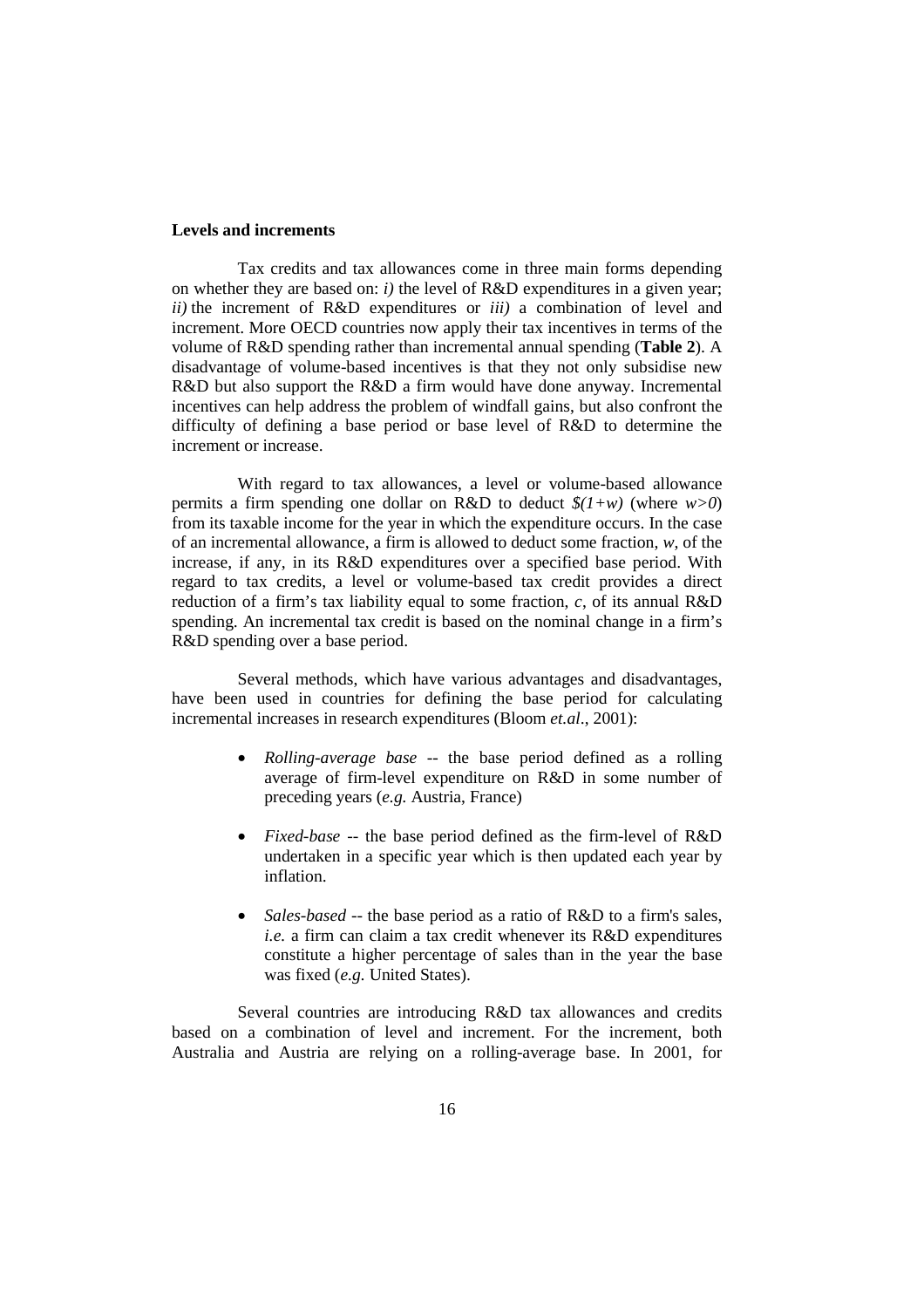example, Australia added a 175% premium tax allowance rewarding incremental research expenditures to its existing 125% tax allowance on eligible R&D expenditures. To be eligible for the premium rate on the additional investments, companies must increase their R&D expenditure during the year above a base level determined by their average claim history over the previous three years. In its tax reform of 2000, Austria introduced provisions whereby companies can deduct 25% of their R&D investments from their profits as well as an additional 10% (*i.e*. 35% in total) of R&D investments that are above the average of the preceding three years. In 2001, Hungary increased its R&D tax incentive from 8% to 20% on the level of expenditures and from 30% to 50% on incremental expenditures. Korea offers both a level-based and an incremental R&D tax credit, but these two credits are available only for SMEs and mutually exclusive so the firm can claim only one.

#### **Targeted incentives**

 There is a tendency for countries to offer R&D tax incentives or give more generous tax relief to particular targets in order to further policy goals such as assisting small, innovative firms or encouraging joint public-private research (**Table 3**).

| Country            | Firm size  | Type of research | <b>Activity</b>           |
|--------------------|------------|------------------|---------------------------|
| <b>Belgium</b>     | <b>SME</b> |                  |                           |
| Canada             | <b>SME</b> |                  |                           |
| Denmark            |            | Basic research   |                           |
| Italy              | <b>SME</b> |                  |                           |
| Japan              | <b>SME</b> | Basic research   | Collaboration             |
| Korea              | <b>SME</b> |                  | <b>R&amp;D</b> facilities |
| <b>Netherlands</b> | <b>SME</b> |                  |                           |
| Norway             | <b>SME</b> |                  | Collaboration             |
| Spain              |            |                  | Collaboration             |
| United Kingdom     | <b>SME</b> |                  | Collaboration             |
|                    |            |                  |                           |

**Table 3. Targeted R&D tax provisions, 2001/2002** 

*Notes:* Blank spaces indicate no targeting in these areas*. Source:* Warda (2002)

 Since most business R&D expenditures are carried out by large firms, countries may target their tax incentives to smaller firms who are less likely to make these investments due to financial, technical, information-related and other constraints. Italy and the United Kingdom have had R&D tax credits only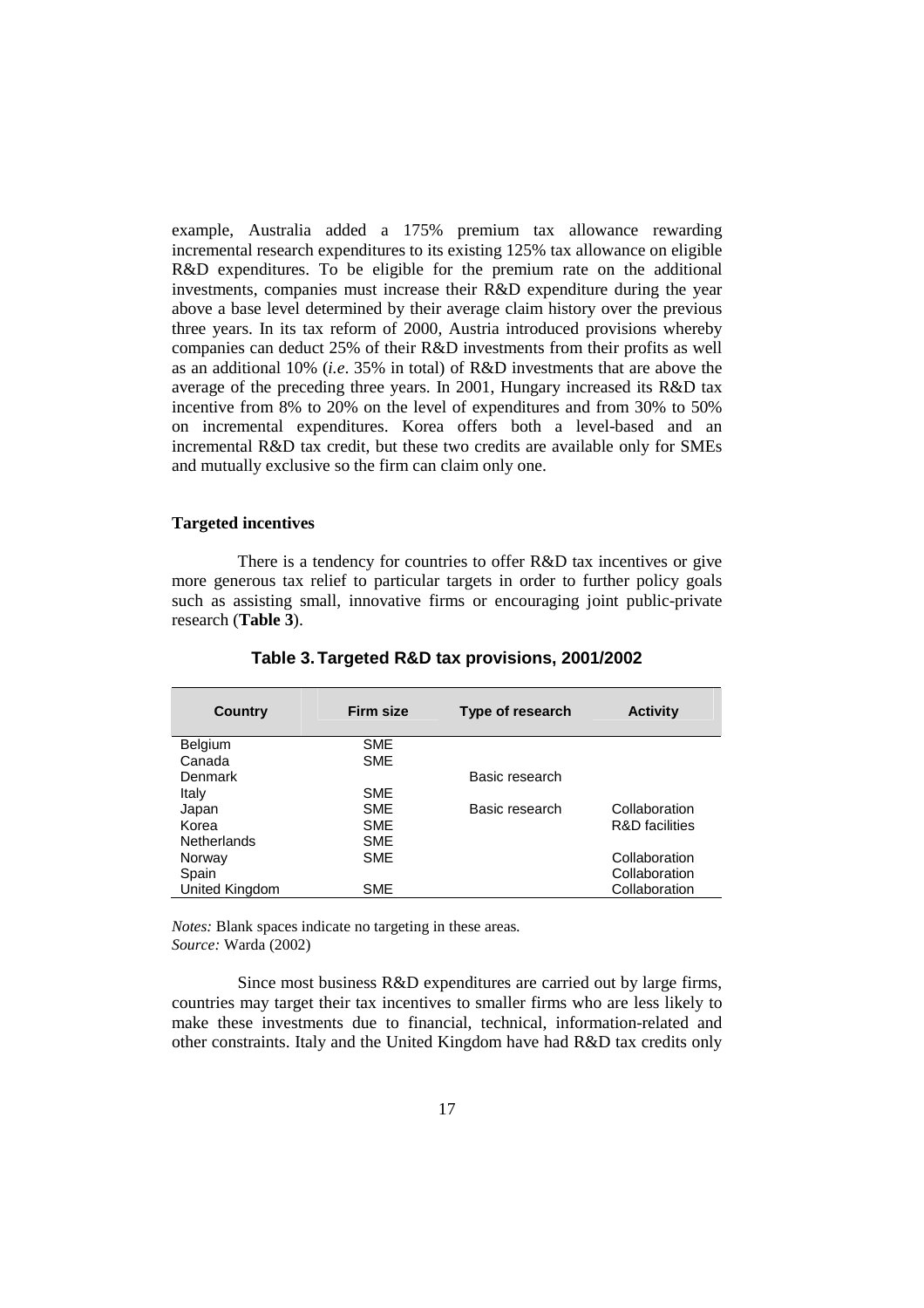for small firms, although the United Kingdom will now extend tax relief to larger enterprises (but at a less preferential rate). In 2002, Norway introduced an SME tax credit for R&D, which includes external purchases of R&D services (from universities and public research institutes) as well as research conducted by the firm itself. Other countries have more generous R&D tax provisions for small firms than for larger enterprises (*e.g*. Canada, Japan, Korea, the Netherlands).

 Stimulating more collaborative research between industry and public research institutions/universities is another goal adopted by countries in the design of the R&D tax incentives. Japan, Norway, Spain and the United Kingdom have more generous tax relief for industry R&D projects contracted to universities and public research institutes. For example, the UK tax credit for all companies introduced in April 2002 is provided for companies conducting rather than financing R&D, except where projects are carried out in collaboration with universities or research organisations. Canada provides tax credits to companies that make payments to approved research institutes or universities for research that relates to the business of the company. Japan, Canada and Denmark give tax incentives for basic research conducted by the private sector, while Korea is attempting to increase investment in R&D facilities.

#### **Federal and sub-federal**

 In addition to national R&D tax incentives, a growing number of provinces and states in federal countries such as Canada and the United States are introducing their own R&D tax reliefs. At present in Canada, eight out of ten provinces and one territory (the Yukon) provide their own sub-federal R&D tax incentives. In the United States, most states offer some form of R&D tax relief. It is expected that, in these and other countries, and particularly those with federal systems, the existence of R&D tax incentives at various tiers of government may increase as a reflection of increasing competition among regions to attract knowledge-based investment. The combination of federal and sub-federal tax reliefs for R&D expenditures can also greatly reduce the cost of business research.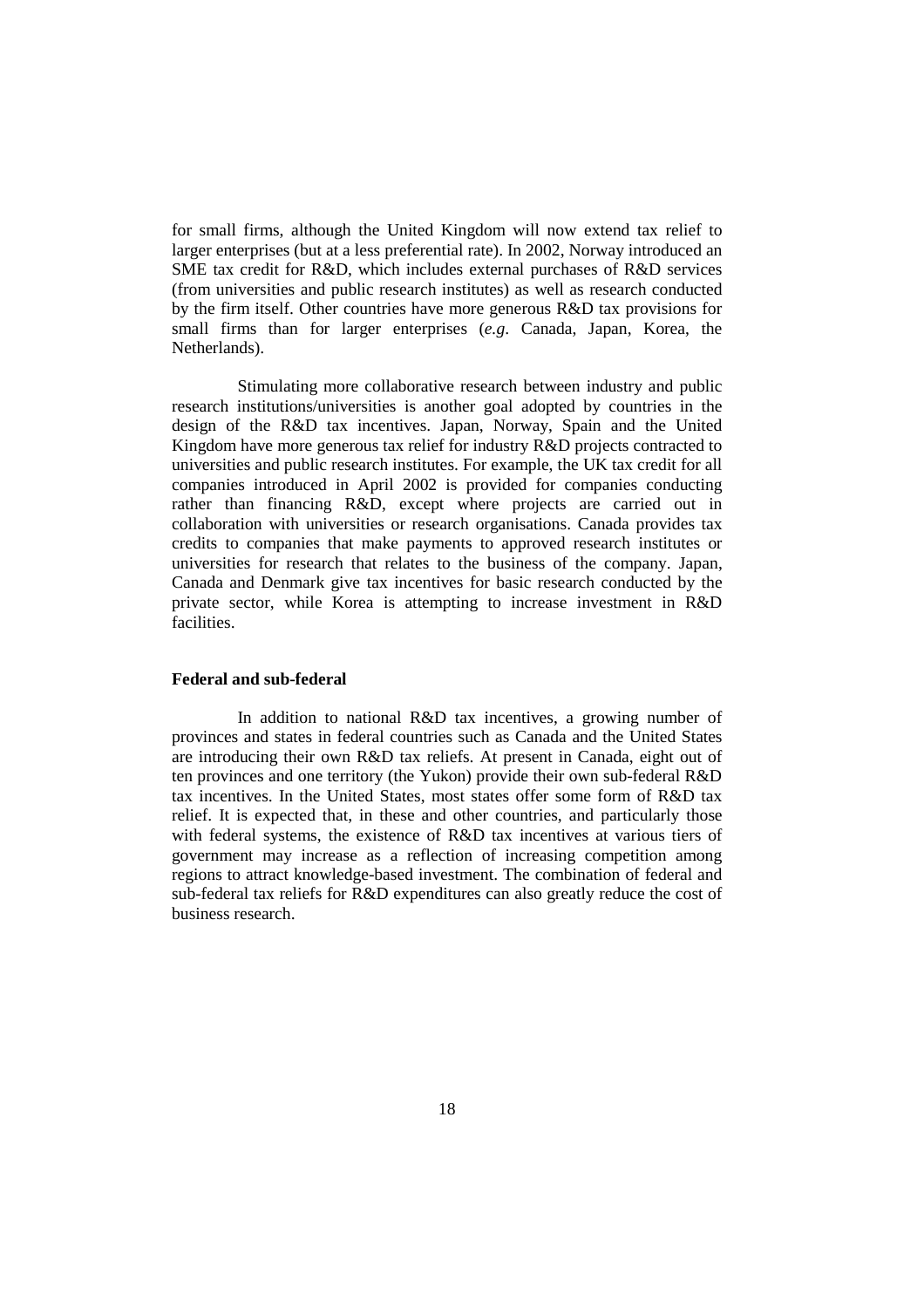#### **COMPARATIVE GENEROSITY OF FISCAL INCENTIVES TO R&D**

 Taking into account various design features, the relative generosity of R&D tax incentives differs significantly across OECD countries. A "*B-index formula*" is used here to compare the relative importance of R&D tax support across national tax jurisdictions (**Box 1**). The value of the *B-index* is based on the before-tax income required to break even on one dollar of R&D outlay and takes into account corporate income tax rates, R&D tax credits, special R&D allowances from taxable income, and depreciation of capital assets (machinery, equipment and buildings) used in R&D (**Annex Tables 2 and 3**).

 While a useful analytical and comparative tool, the *B-index* is based on a number of methodological assumptions. As a rough measure of the relative support for private sector investment in R&D delivered through a tax system, it attempts to show the impact of taxes on private sector decisions to invest in research. The *B-index* is the present value of before-tax income necessary to cover the initial cost of R&D investment and to pay corporate income taxes so that it becomes profitable to perform research activities. Algebraically, the *B-index* is equal to the after-tax cost of an expenditure of one USD on R&D divided by one minus the corporate income tax rate.

 The relative generosity of R&D tax provisions has been calculated for large and small firms in the manufacturing sector of most OECD countries for the years 2001/2002 (Warda, 2002). According to this indicator (one minus the *B-index*), Spain, Portugal, Australia and Canada have the most generous fiscal incentives among OECD countries for R&D conducted by *large firms.* Germany, Italy, New Zealand, Norway, Greece, Sweden, Iceland, Finland and Switzerland offer lesser R&D tax incentives for large firms (**Figure 2**). Overall, there has been a marked increase in generosity since 1999 in the R&D tax treatment by OECD countries, in particular in the large company category. Thirteen OECD countries increased the benefits provided by their R&D tax provisions in this period (**Annex Table 1**).

 Concerning research by *small firms*, Italy, Spain, the Netherlands, Portugal, Canada, Norway and Australia are relatively more generous than other OECD countries in terms of R&D tax incentives (**Figure 3)**. A comparison of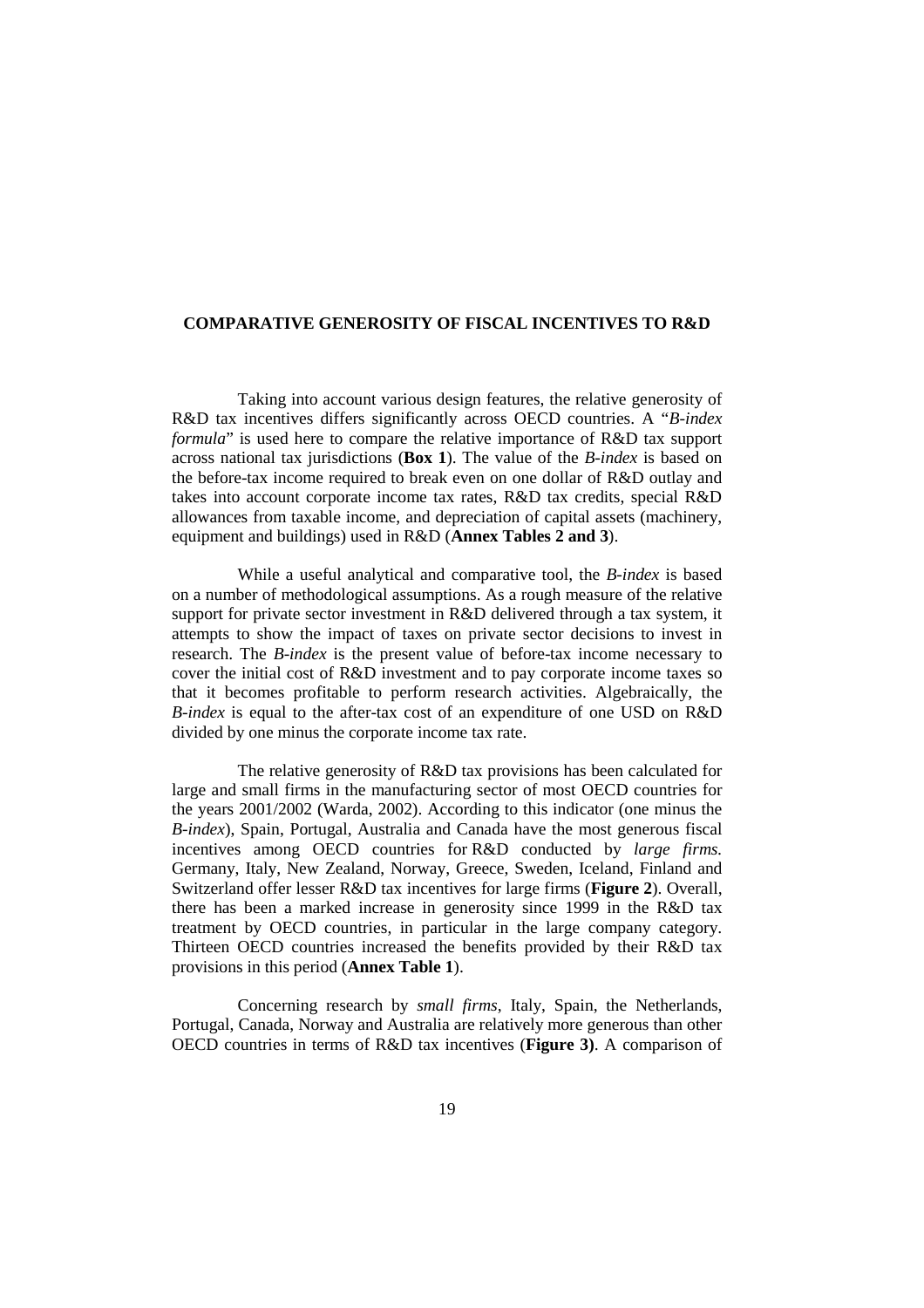R&D tax treatment in 1999 and 2001/2002 for the small company category shows modest increases in generosity in R&D tax treatment. Approximately ten OECD countries enhanced their provisions with regard to small firms, while the others had a decrease in generosity or no change in their R&D tax reliefs (**Annex Table 1**).

#### **Box 1: The B-Index Formula**

The first step in calculating the B-index is to determine the numerator - the present value of the after-tax cost (ATC) of a one dollar (USD 1) expenditure on R&D. The next step is to determine the present value of the before-tax income required to cover the present value of a one dollar outlay on R&D expenditures and to pay the applicable taxes. Thus, the generic formula for the B-index is as follows:

 $B = (1 - uz)/(1 - u)$  Where:

 $(1 - uz)$  = after-tax cost per dollar of R&D expenditure

 $z =$  present value of d

u = corporate income tax rate.

The B-index is calculated with 90% current expenditures and 10% capital expenditures for all countries. In Figures 2 and 3, the comparisons, which estimate the generosity of R&D tax provisions, are presented as one minus the B-index.

In a world in which there are no taxes  $(u = 0)$ , the value of the B-index will be 1. A firm would never find it profitable to undertake a project for which the present value of projectrelated income was less than the present value of project costs. No project with a benefit-cost ratio of less than 1 would be undertaken. In a world where taxes exist, however, the value of the B-index can still be 1, provided that all R& D expenditures are fully deductible in a current year  $(z = 1)$  and are taxed at the same rate. For example, if u  $= 50\%$  then B  $= (1 - 0.5)/(1 - 0.5) = 1$ . The B-index will vary from 1 only when R&D expenditures are not fully deductible  $(z<1)$  or are more than fully deductible  $(z > 1)$ , and/or where there exist allowances or tax credits for R&D that reduce the after-tax cost of an R&D project (that is, the after-tax cost of one dollar of expenditure on R&D).

Source: Warda, 2001.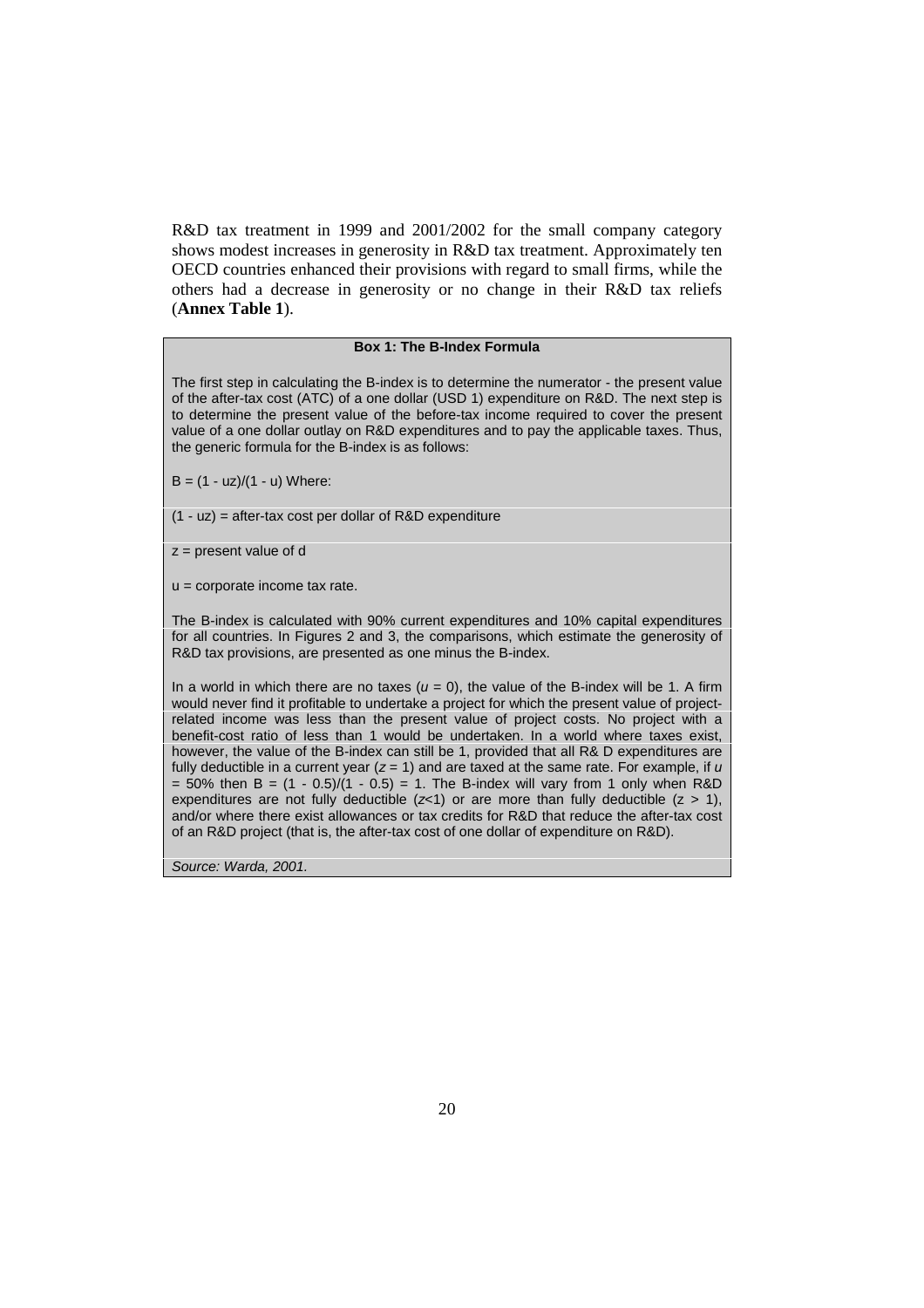

**Figure 2. R&D Tax Treatment of Large Firms, 2001/2002** 

Note: Comparative R&D tax incentives calculated as one minus the B-index. Source: Warda (2002).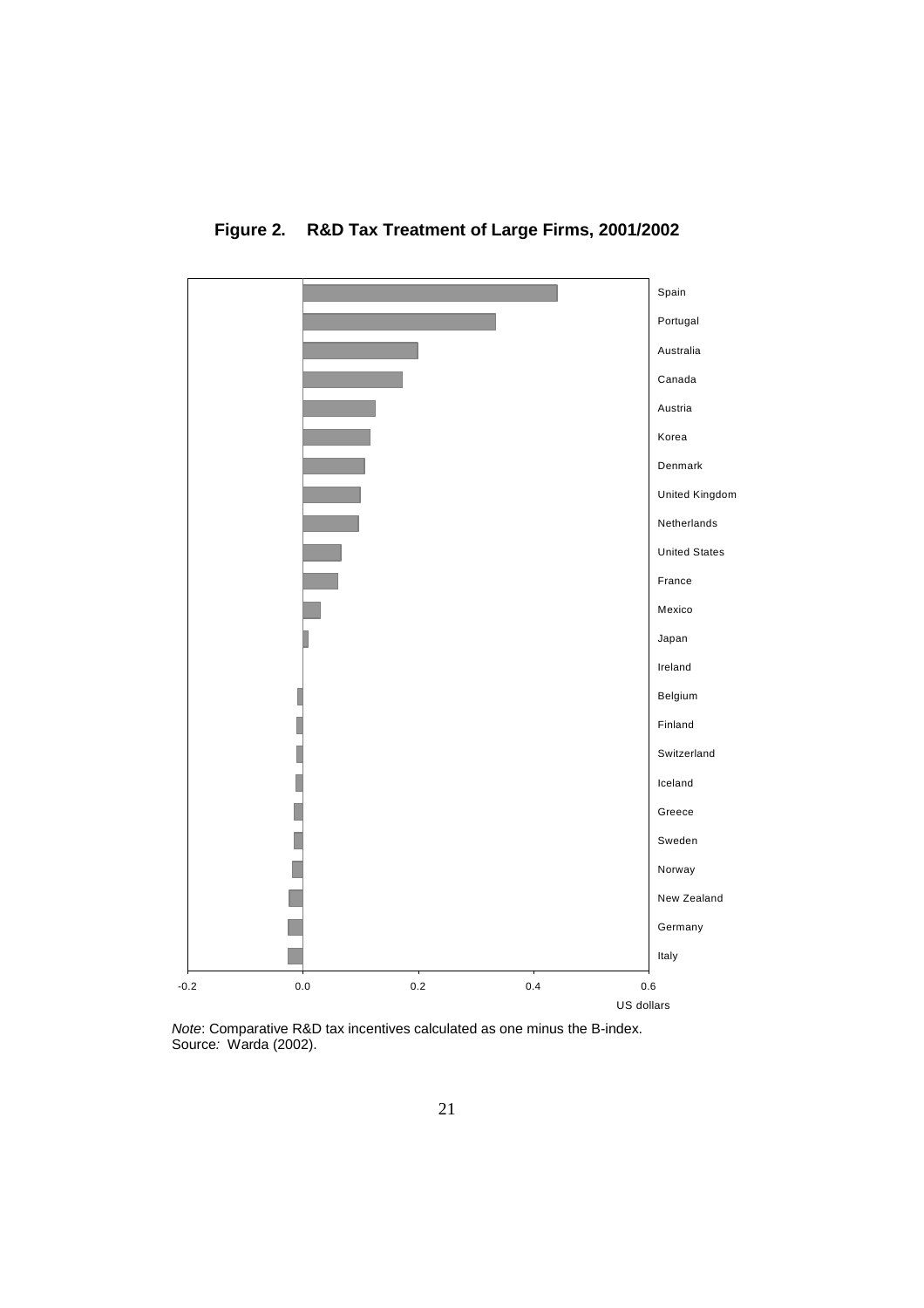

**Figure 3. R&D Tax Treatment of Small Firms, 2001/2002** 

Note: Comparative R&D tax incentives calculated as one minus the B-index. Source: Warda (2002).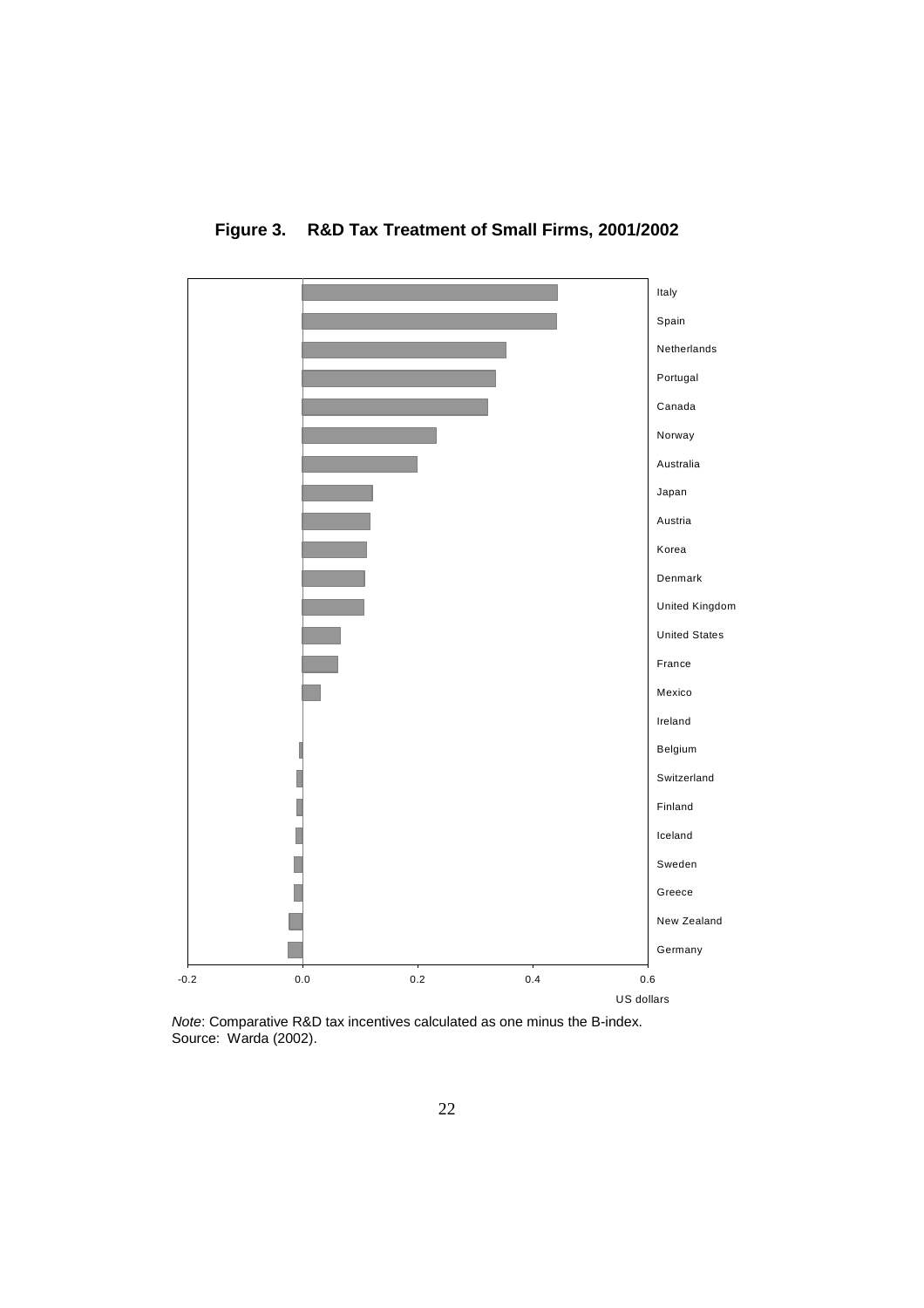#### **COSTS AND BENEFITS OF FISCAL INCENTIVES FOR R&D**

 Fiscal incentives to business R&D can incur substantial costs to governments related to associated administrative costs and intended and unintended tax revenue losses. Previous studies indicate that in some OECD countries (*e.g.* Australia, Canada), the cost to government of R&D tax incentives exceeds direct government funding of business R&D (**Table 4**). However, in larger economies (*e.g.* France, Japan, the United States) greater amounts of support are provided to business R&D through direct financing than through tax incentives. Estimates indicate that in Canada in 1995, R&D tax credits were equivalent to about 13% of industry R&D expenditures. In the United States in contrast (in 1999), R&D tax incentives represented less than 1.6% of industry R&D spending.

### **Table 4. Direct versus indirect financing of business R&D in select OECD countries**

| <b>Country</b>       |               | Cost to<br>government of tax<br>credits | Direct government<br>funding of business<br>R&D | <b>Industry R&amp;D</b><br>expenditures |
|----------------------|---------------|-----------------------------------------|-------------------------------------------------|-----------------------------------------|
| Australia (1997)     |               | 138                                     | 84                                              | 3 2 3 3                                 |
| Canada (1995)        |               | 685                                     | 441                                             | 5 1 4 3                                 |
| <b>France (1997)</b> |               | 376                                     | 1 7 7 8                                         | 14 159                                  |
| Japan (1997)         |               | 202                                     | 828                                             | 65 173                                  |
| Netherlands (1997)   |               | 207                                     | 210                                             | 3 2 6 9                                 |
| United<br>(1999)     | <b>States</b> | 2 3 9 3                                 | 23 595                                          | 152 617                                 |

(millions of 1995 PPP dollars)

Source: OECD (2002d).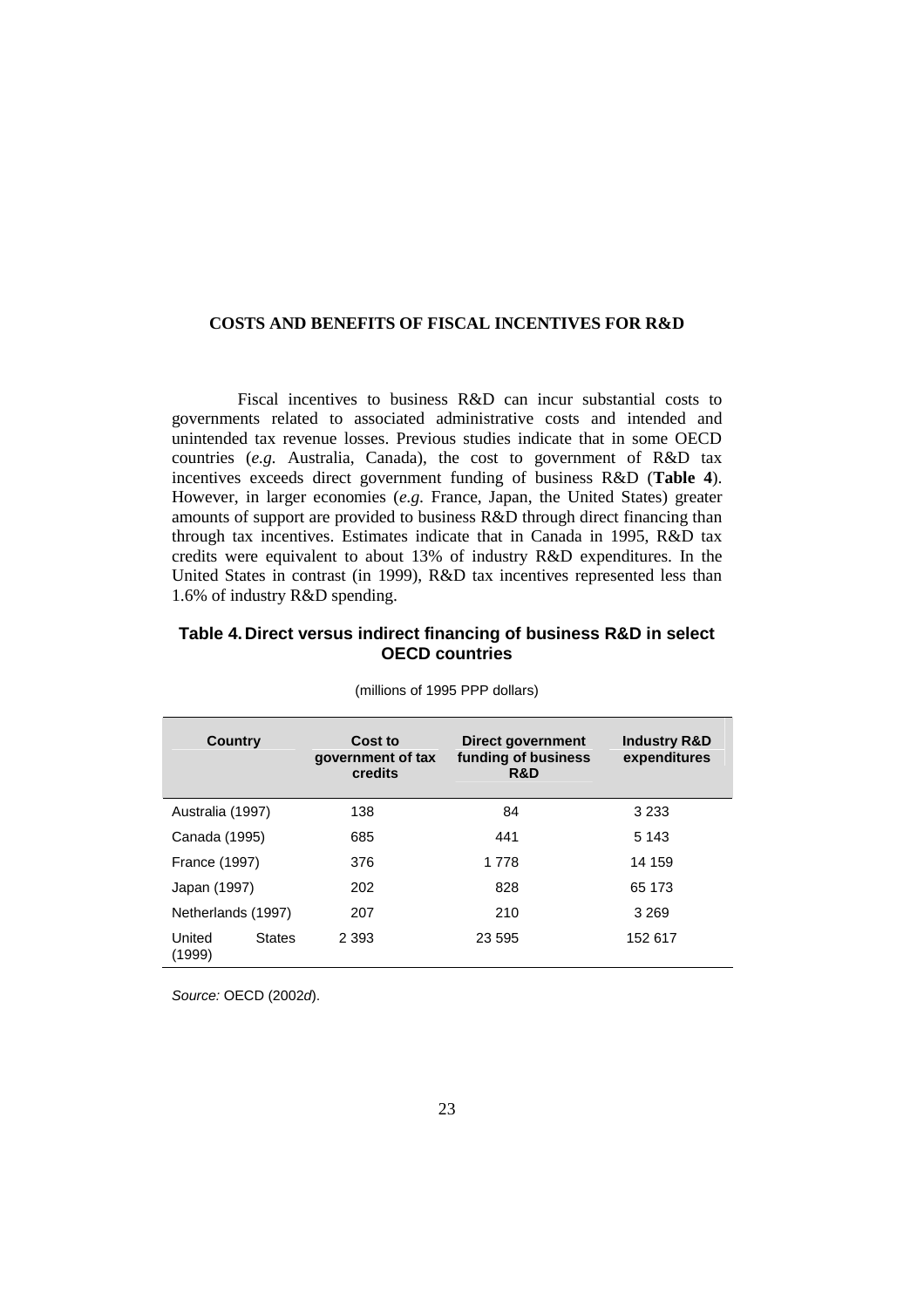With regard to benefits, many studies show a correlation between R&D tax incentives and increases in private research spending within individual countries. Although it is difficult to relate heightened R&D intensity directly to fiscal measures, it appears that, on average, tax incentives can increase private research spending by an amount equal to the loss in tax revenue. An examination of panel data on tax changes and R&D spending in nine OECD countries over a nineteen-year period (1979-97) found that a 10% decrease in the cost of R&D through tax incentives stimulated just over a 1% increase in the level of R&D in the short-run and just under a 10% rise in R&D in the long-run (Bloom *et. al*., 2000). A Canadian study found that each dollar of tax revenue foregone through tax incentives generated CD 1.38 in additional business research spending and concluded that the federal R&D tax incentive is costeffective in stimulating additional R&D (Finance Canada, 1998). A review of country studies of the effectiveness of R&D tax credits reported similar findings (Hall and Van Reenen, 2000) (**Table 5**).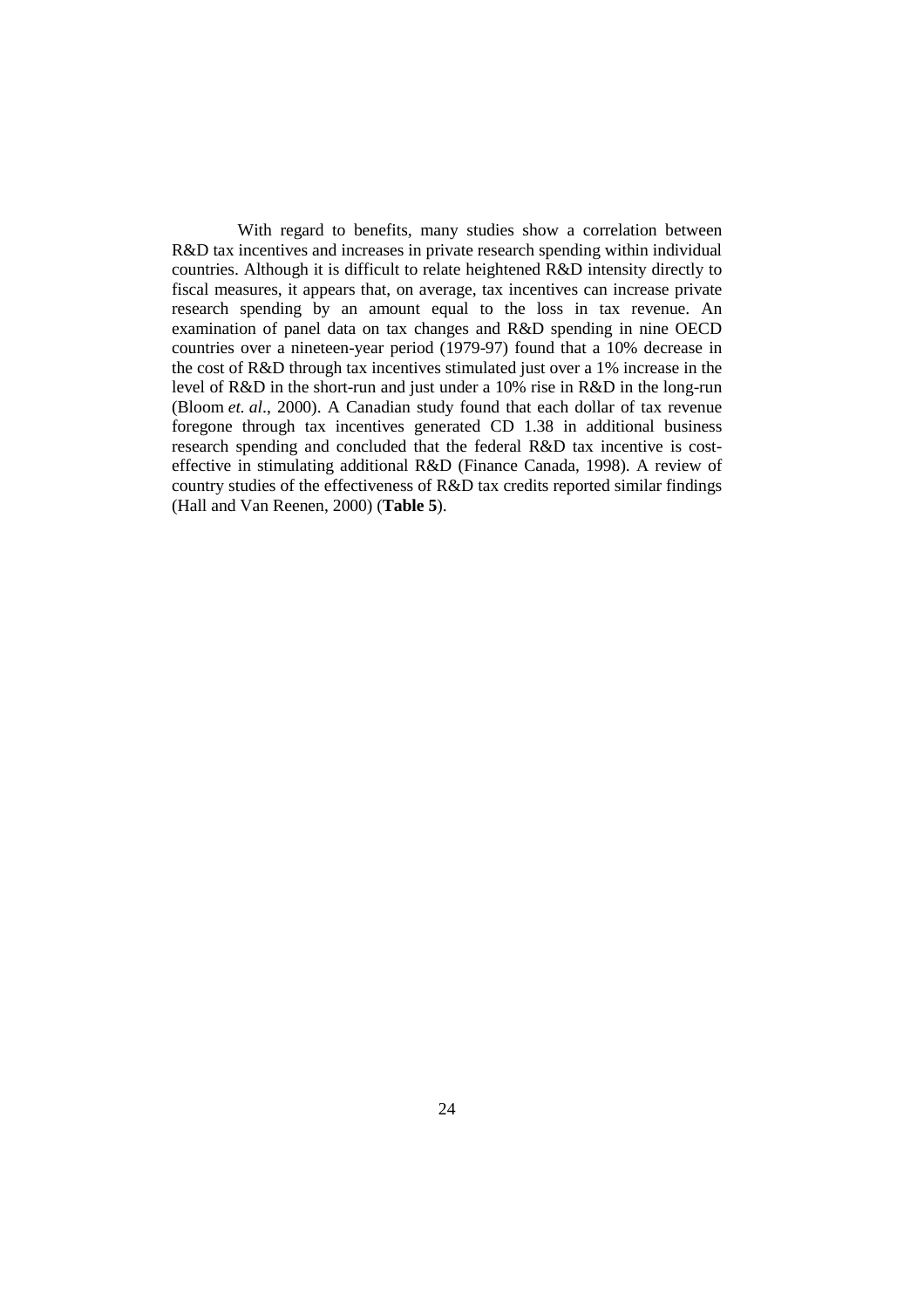| Study                                          | of R&D to tax credit<br>Estimated elasticity | Period of<br>analysis | Country              |
|------------------------------------------------|----------------------------------------------|-----------------------|----------------------|
| Australian Bureau of Industry Economics (1993) | $\frac{0}{1}$                                | 1984 - 94             | Australia            |
| McFetridge and Warda (1983)                    | ە.<br>م                                      | 1962 - 82             | Canada               |
| Mansfield and Switzer (1985)                   | $-0.04$ to $-0.18$                           | 1980 - 83             | Canada               |
| Bernstein (1986)                               | $-0.13$                                      | 1981 - 88             | Canada               |
| Bernstein (1998)                               | $-0.14$ (short-run) $-0.3$ (long-run)        | 1964 - 92             | Canada               |
| Mansfield (1986)                               | $-0.35$                                      | 1981-83               | <b>Jnited States</b> |
| Berger (1983)                                  | $-1.0$ to $-1.5$                             | 1981 - 88             | <b>Jnited States</b> |
| Baily and Lawrence (1987, 1992)                | $-0.75$                                      | 1981 - 89             | <b>Jnited States</b> |
| Hall (1993)                                    | $-1.0$ to $-1.5$                             | 1981 - 91             | <b>United States</b> |
| McCutchen (1993)                               | $-0.28$ to $-10$ ?                           | 1982 - 85             | <b>Jnited States</b> |
| Hines (1993)                                   | $-1.2$ to $-1.6$                             | 1984 - 89             | <b>Jnited States</b> |
| Nadiri and Mamuneas (1996)                     | $-0.95$ to $-1.0$                            | 1956 - 88             | <b>Jnited States</b> |
| Bloom, Griffith and Van Reenen (1999)          | $-0.16$ (short-run) $-1.1$ (long-run)        | 1979 - 94             | G7 and Australia     |

Table 5. Effectiveness of R&D Tax Credits **Table 5. Effectiveness of R&D Tax Credits** 

> Source: Hall and Van Reenen (2000). Source: Hall and Van Reenen (2000).

25 25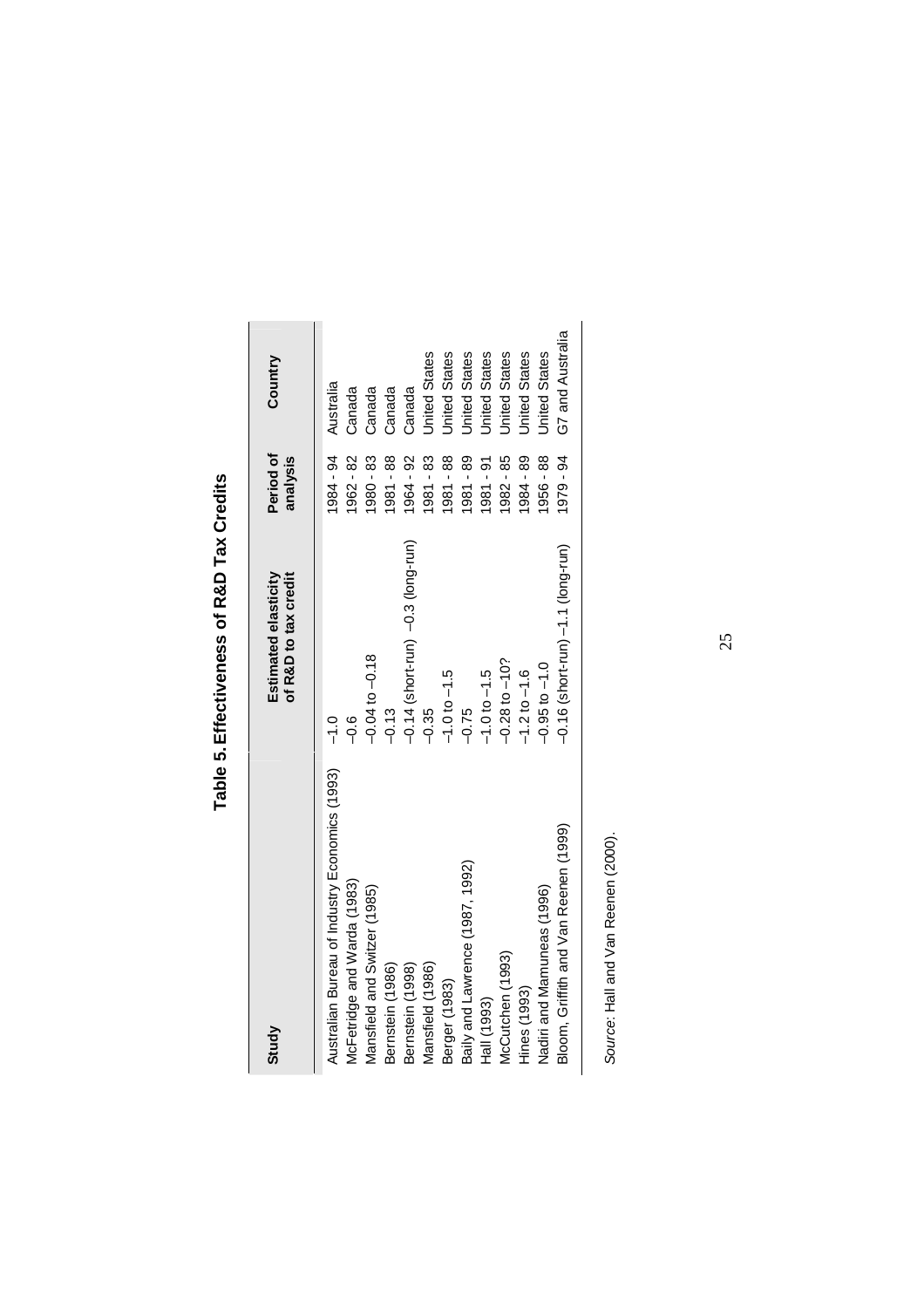Closer examination of R&D tax incentives shows more nuanced effects. In Europe, tax incentives were not seen as influential in encouraging established non-R&D performing firms to begin investing in R&D (European Commission, 2000). Interviews with company executives in the United States indicated that tax incentives do not influence overall corporate R&D strategies, but act more as financial instruments that operate at the level of general budget considerations (OTA, 1995). However, a Canadian survey found that the federal R&D tax credit was more important in the amount of research conducted by firms than government R&D grants or contracts (Finance Canada, 1998).

 In designing effective R&D tax incentives, it is important to note past trends in industry take-up. Studies indicate that R&D tax incentives are used mostly by large manufacturing firms in sectors such as electronics, telecommunications and chemicals. According to a US study, large manufacturing firms, particularly those with rapidly increasing R&D expenditures, claimed 70% of the value of the R&D tax credit in any given year (NIST, 1998). In Australia, evaluation of its R&D Tax Concession in 1999- 2000 showed that the top three areas of research conducted by users of the tax incentives were general engineering and ICT-related fields (OECD, 2002*b*). The Canadian evaluation found that firms with a greater percentage of new product or process R&D and which had research results subject to intellectual property protection tended to be more responsive to the tax incentives (Finance Canada, 1998).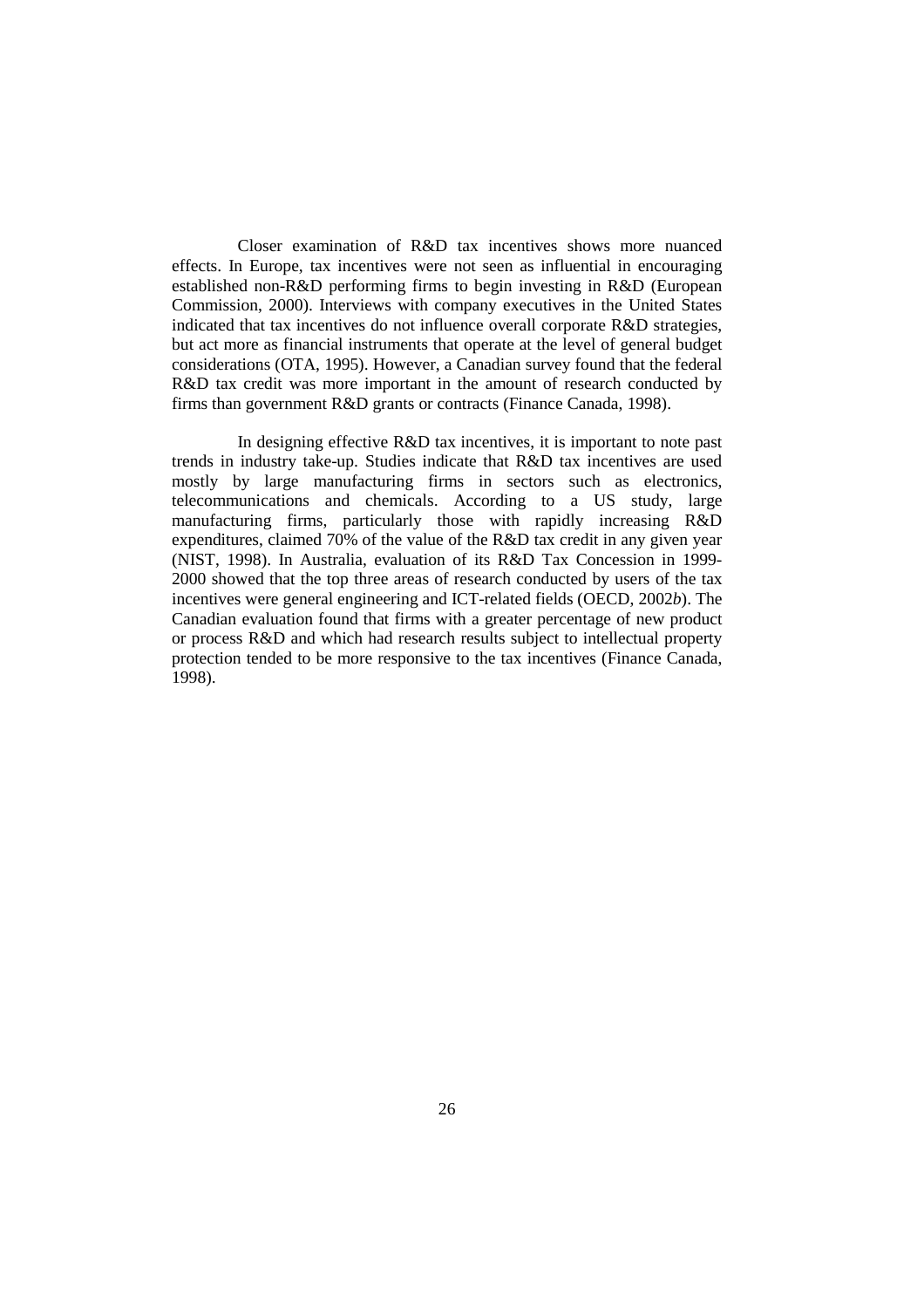#### **CONCLUSIONS**

 It is generally accepted that business research and development has significant positive externalities in terms of technical and economic spillovers. R&D is a key factor in enhancing innovative performance and productivity as well as long-term economic growth. However, national R&D spending is influenced by a broad range of factors. The decision to support private R&D through direct financing and/or tax incentives are decisions to be taken by governments within the context of their political and economic systems. The design of R&D tax reliefs will also depend on the general configuration of the tax system and the particular policy goals being pursued. The following are design aspects for consideration and discussion.

 *Administration* -- OECD country experience and empirical studies highlight a number of administrative recommendations for the implementation of R&D tax incentives. Clarity, consistency and predictability are essential to assist enterprises in making R&D investment decisions partly on the basis of tax incentives. There is need for a clear definition of what constitutes research and development costs qualifying for the tax incentive. Certainty in R&D tax reliefs allows corporate planning over the longer-term; evaluations show that R&D tax incentives are more effective when provided over a longer period. Overly complex schemes -- or those which change frequently -- will act as a deterrent to R&D investments.

 Information programmes help increase awareness and understanding of the availability of R&D tax incentives on the part of a large population of firms. Providing public seminars, increasing the availability of staff to answer telephone enquiries, undertaking partnerships with industry associations, and making greater use of Internet sites can assist in increasing the transparency and accessibility of R&D tax incentives. Governments should also take into account the compliance costs of submitting tax credit claims, which can be particularly burdensome for smaller firms. Canada found that compliance costs for small firms equalled 15% of the value of the R&D tax credit compared to 5.5% for larger firms (Finance Canada, 1998). Governments can simplify and streamline forms and processes as well as develop advisory programmes for first-time and smaller claimants of R&D tax incentives.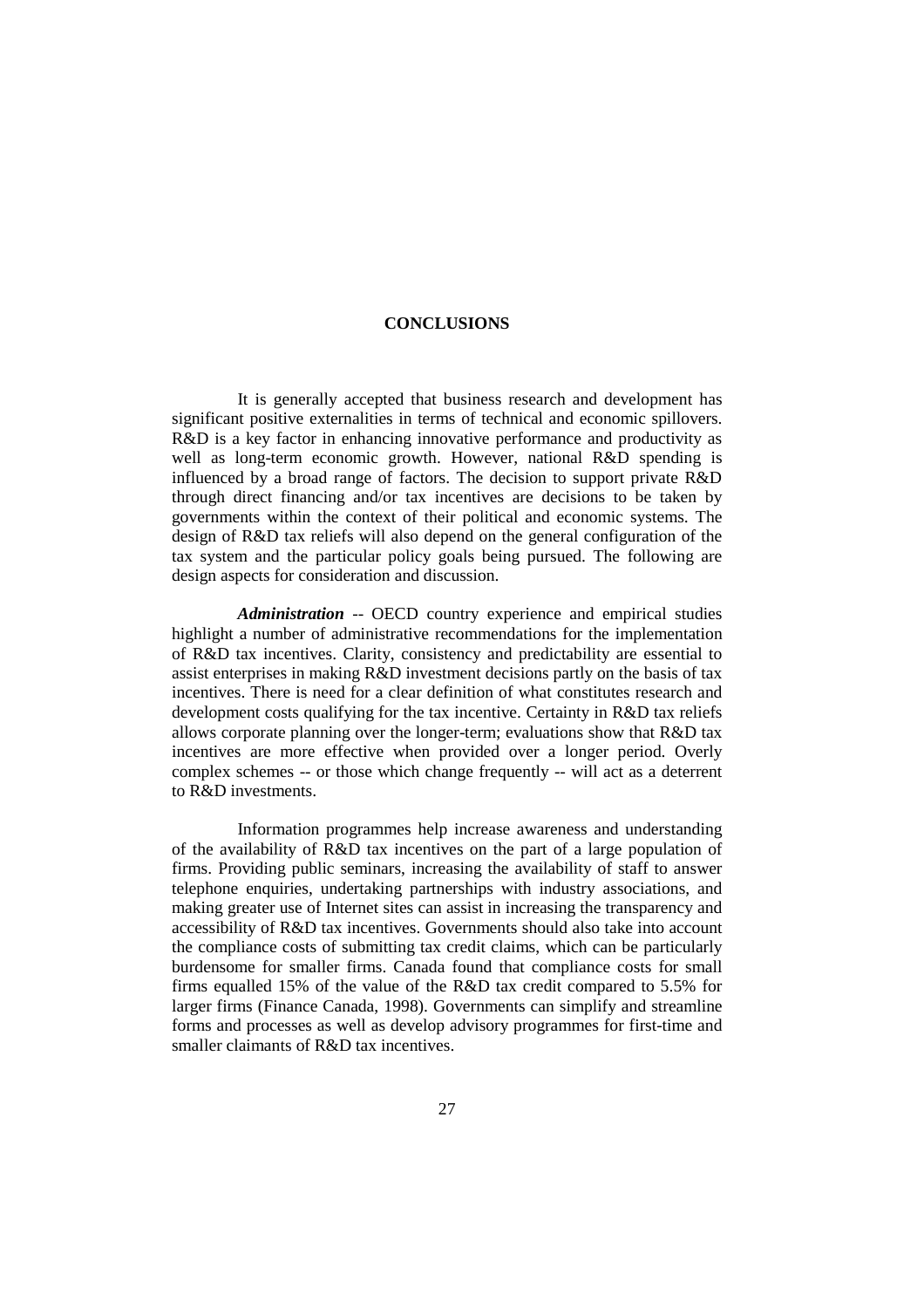*Tax credit vs. tax allowance* -- In general, the preference of an enterprise for a tax credit or a tax allowance depends on the effective marginal tax rate of the firm. For large firms, both R&D tax credits and allowances can lower their overall tax liability. Smaller firms -- which may not have significant tax liabilities -- may benefit more from tax allowances, which lower their taxable income. However, some countries, *e.g.* Canada, remedy this by making R&D tax credits refundable and thus of use to smaller firms without taxable income. R&D tax allowances are a type of super deduction which is not directly offset against R&D expenditures. Thus, some firms argue that R&D tax credits have greater effects on R&D decision-making than allowances since the credit is applied directly into the R&D budget of a firm. Credits are therefore more visible to those responsible for research spending within a company and more likely to encourage additional R&D investments.

*Increment vs. level* -- There are various pros and cons associated with basing tax reliefs on either the volume of R&D spending or incremental R&D spending. Volume-based schemes tend to be simpler for both companies and governments. Large firms which conduct a large quantity of R&D tend to prefer the level-based approach. They contend that incremental schemes do not take into account the cyclical nature of research which follows business and product cycles, and that companies should not have to maintain an upward curve in their R&D budgets even if not appropriate for their business at a given time. Incremental schemes can frustrate the ability of larger firms to factor the benefits of tax incentives into long-term R&D plans as well as penalise heavy R&D spenders for their existing high levels of research expenditures. On the other hand, level-based R&D tax incentives are extremely expensive for governments and can give windfall profits to companies for R&D they would conduct anyway.

 Although more complex to design and administer, incremental R&D tax schemes may better target additional, new research and that by small firms. Studies show that incremental R&D tax schemes can be better value for money, provided the base period is defined to avoid perverse incentives to firms. Incremental approaches can cause distortions in enterprise behaviour in order to maximise access to tax credits. This can be partly overcome by using a fixedbased system or a firm's all-time maximum R&D expenditure as a base. (Bloom *et.al*., 2001). Other studies indicate that tax credits based on incremental spending have a sharper incentive effect and tend to give better stimulants for companies to increase R&D expenditures at the margin (Brean and Leonard, 1998).

 *Targeted incentives* -- R&D tax incentives available for all size firms can encourage increased investments in all types of companies, sectors and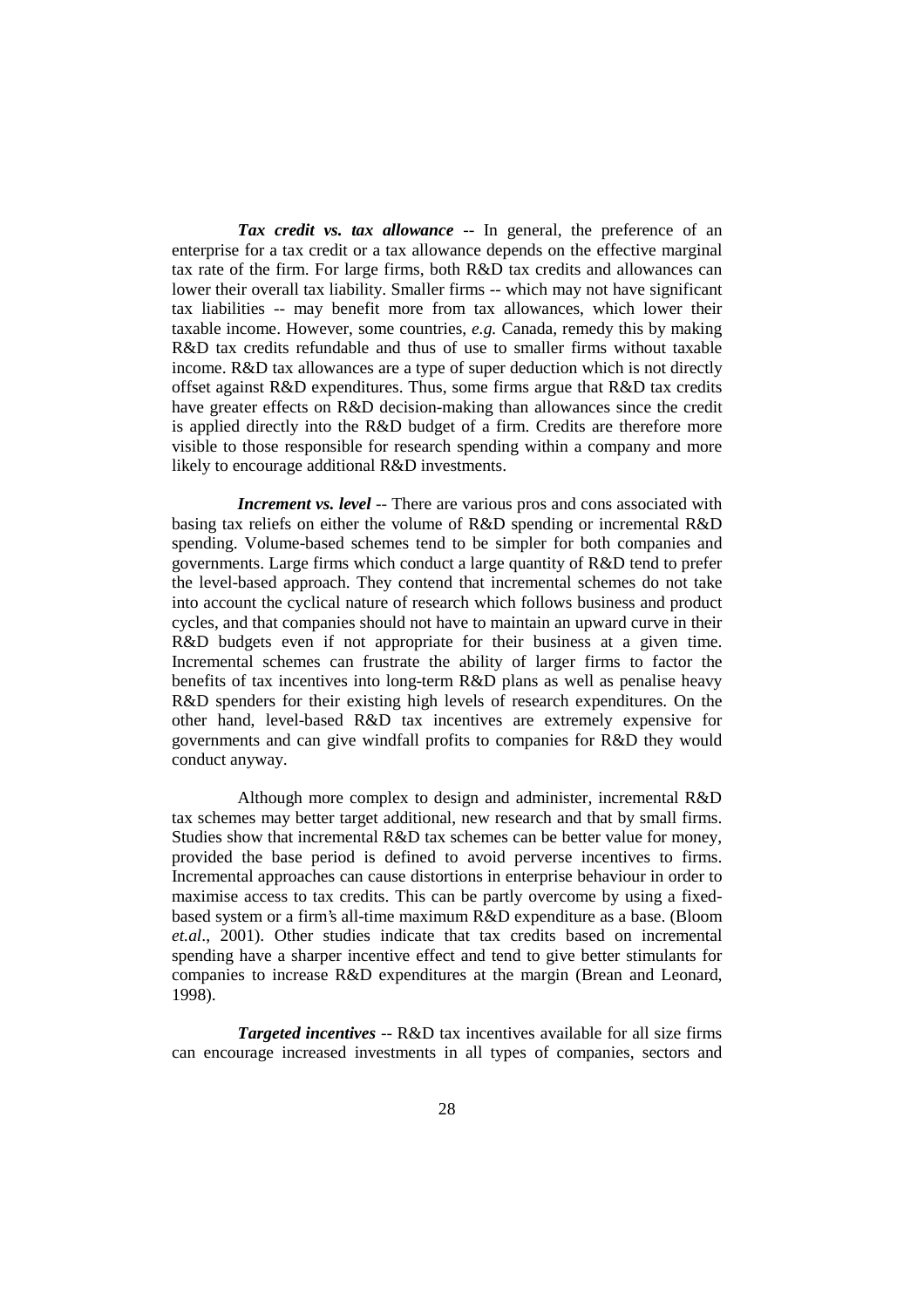research (basic, applied, developmental). However, in general schemes, most R&D tax benefits tend to be claimed by larger enterprises who conduct the lion's share of research. Tax measures aimed at small firms are unlikely to have a significant effect on aggregate investment spending, but may encourage innovative expenditures at the margin. Provisions for carrying-forward such credits also assist smaller enterprises, since in early years they may not be sufficiently profitable to take advantage of the tax incentive.

 In addition to small firms, research contracted to or conducted with public research institutions and universities is an increasingly popular target for R&D tax schemes. More R&D tax provisions are attempting to encourage certain types of research investments, *e.g.* collaborative research, basic research, R&D facilities. Countries are also considering targeting R&D tax incentives to *i*) new firms of all sizes -- who would tend to be more innovative and less profitable than other enterprises, *ii)* firms in specific industrial sectors which may be underinvesting in R&D, and *iii)* particular fields of research (*e.g.* information and communications technology (ICT), biotechnology).

*Definition of qualifying R&D* -- There are questions as to what types of R&D should benefit from tax incentives, which will determine the generosity and the expense to governments of the tax relief. Most countries define R&D for tax purposes more restrictively than the OECD Frascati Manual (OECD, 1994). Some countries direct tax incentives to basic research, while others focus more on R&D that benefits the economy including applied and developmental research. While this can range from blue sky research to applied R&D directed towards a practical aim or product, commercial development without S&T investigation is not considered applicable by most countries. Some firms argue that tax reliefs should be extended to the development end of the R&D process, including technology demonstration and engineering improvements, and not be confined to laboratory-based processes. For example, the very broad definition of R&D recommended by the British aerospace industry for the purpose of tax incentives is:

*"All activities involving studies, research, generic technologies as well as prototyping and demonstrators, which are designed to maintain or expand knowledge and/or the technology baseline and development of a product and/or process to prove a product, including acceptance testing and certification, prior to any future production." (SBAC, 2002)*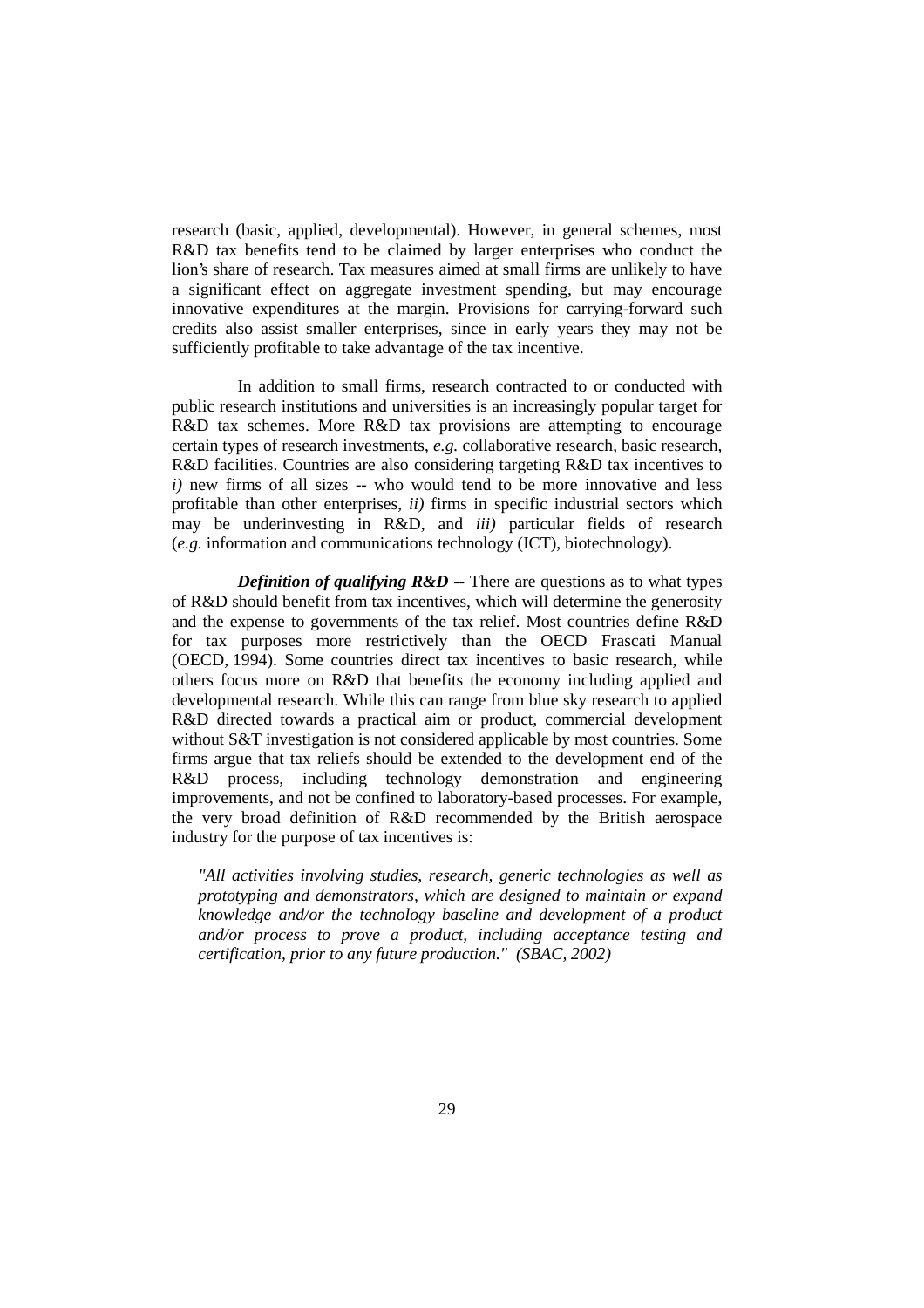*Possible tax avoidance or evasion* -- A continuing concern related to R&D tax incentives is the possibility for tax evasion or avoidance by companies, *e.g.* when non-R&D spending is claimed under a tax credit or other incentive. Germany is one OECD country which abolished its R&D tax credit in the mid-1990s due to problems with abuse. Several countries have adopted antifragmentation provisions to prevent companies from artificially splitting up entities to take advantage of premium rates or special allowances for smaller enterprises. Countries such as Australia have mandatory grouping rules for companies applying for R&D tax reliefs. Other countries have adopted special provisions or rules for separating incremental R&D expenditures from normal annual spending. In general, there are provisions which countries can implement to prevent firms from avoiding or evading taxes by claiming unwarranted R&D tax relief.

 *International considerations* -- OECD countries differ on their rules regarding the eligibility of foreign companies for local R&D tax incentives. Among the eligibility requirements in OECD countries are the following:

- *location provisions* -- R&D must be carried out in the country that provides the tax incentive;
- *national content provisions* -- there must be a certain amount of national content associated with the R&D (*e.g.* research staff, equipment);
- *exploitation provisions* -- the results of R&D must be exploited to the benefit of the country providing the tax incentive; and
- *IPR provisions* -- the intellectual property rights (IPR) resulting from the R&D are owned by the country providing the tax incentive.

 For example, Canada and the United States maintain provisions that the R&D must be performed in the country to be eligible for tax incentives. However, expenses incurred by national firms or foreign subsidiaries on R&D projects performed outside the country (*e.g.* salaries, travel costs of researchers) are not eligible. Other countries extend incentives to their enterprises which conduct R&D in foreign jurisdictions. Australia has both national content and exploitation provisions: key research staff must be Australian nationals and the benefits from R&D must be applied within Australia.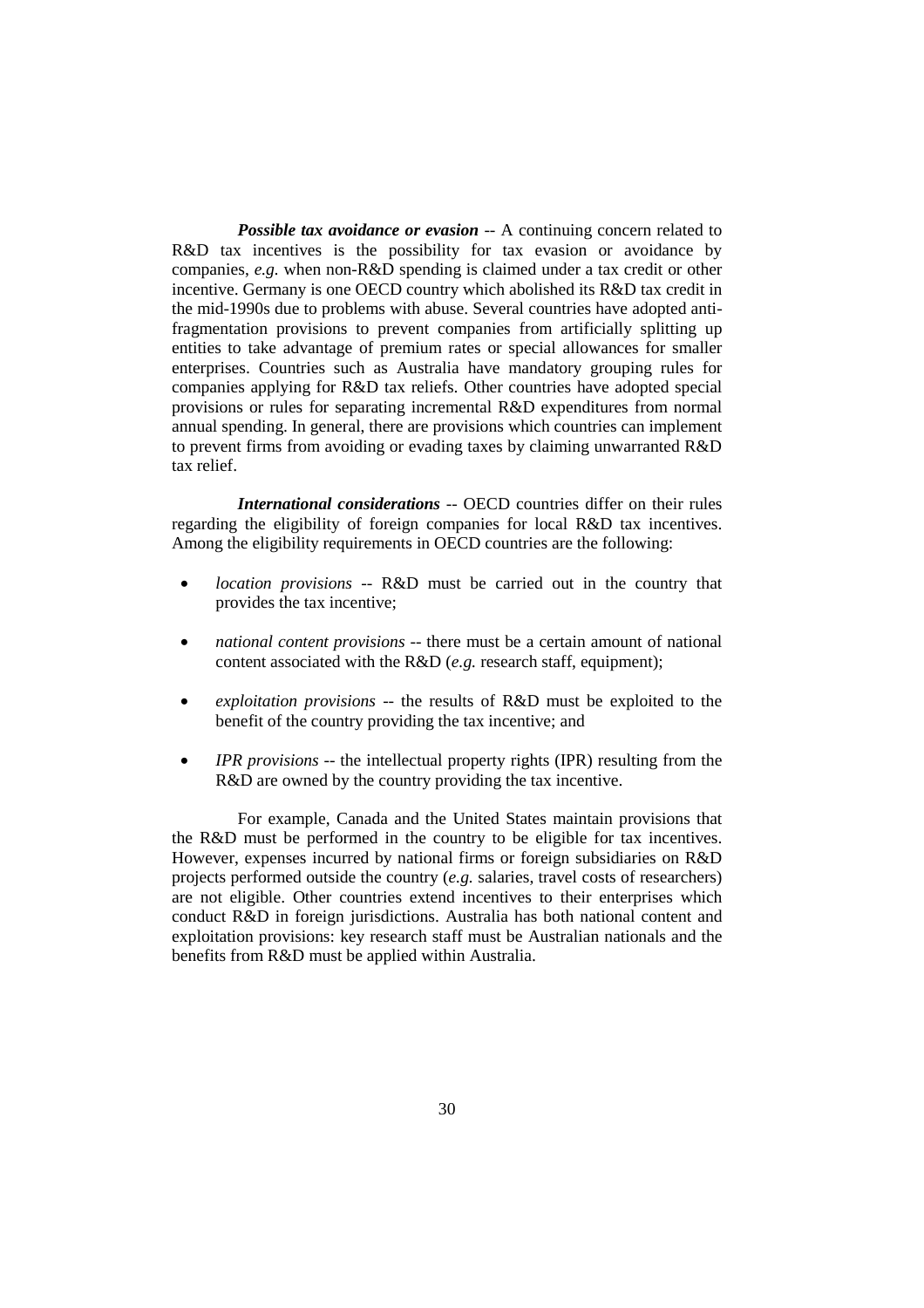The place of R&D tax reliefs within overall corporate tax systems can also play a role in locational decisions of multinationals. An Irish survey in 1998 showed that decisions to locate R&D functions in Ireland, especially by multinational enterprises, are adversely affected by low corporate tax rates; most firms prefer to incur R&D costs where they can be offset against higher taxes (OECD, 2002*b*). Through such provisions, R&D tax incentives can act as incentives or disincentives to international investment. At a time when many countries are concerned about the "*hollowing-out*" of their research base, any factors affecting the globalisation of increasingly-mobile R&D facilities and personnel are important.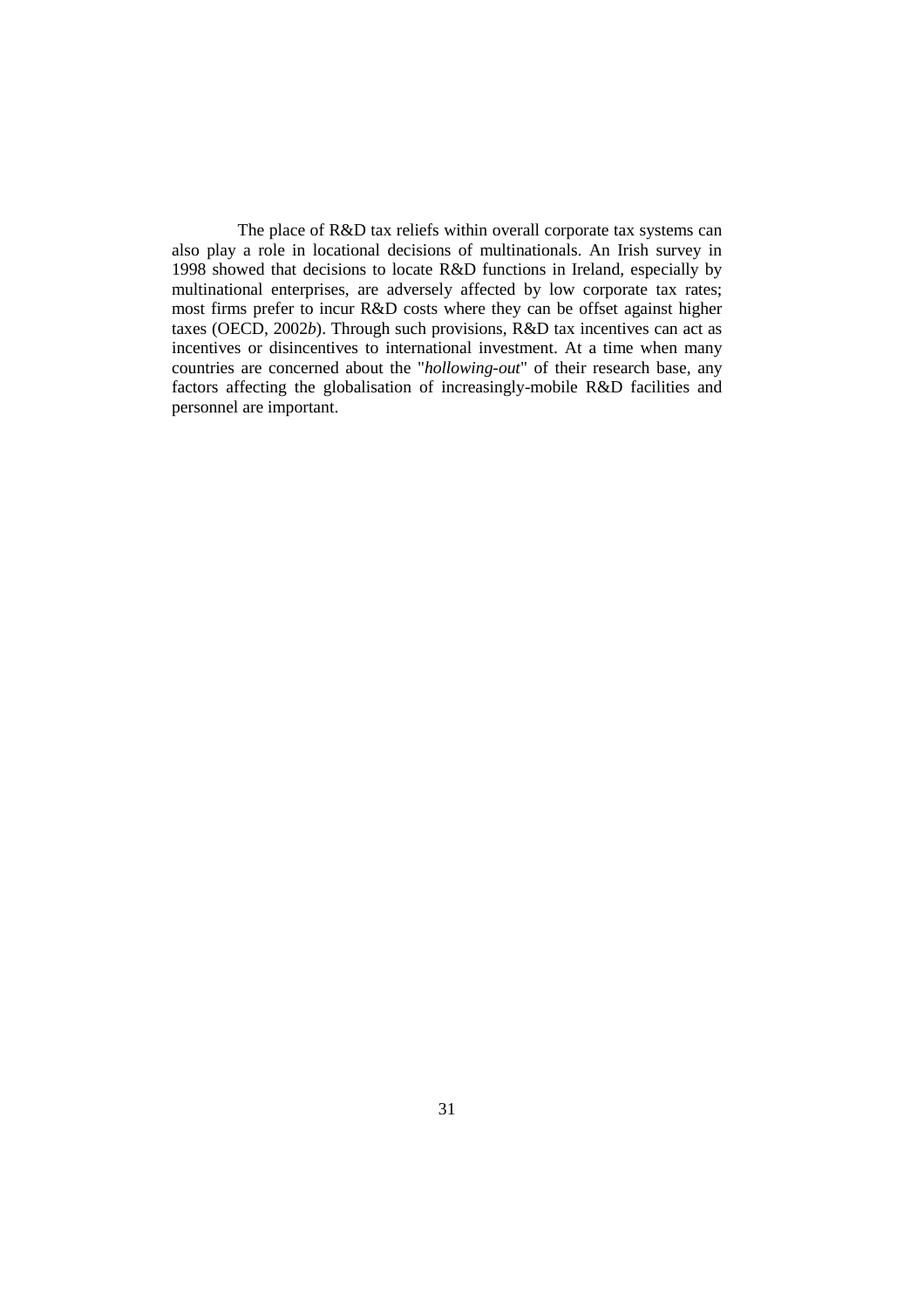#### **REFERENCES**

- BLOOM, N., R. GRIFFITH and J. VAN REENEN (2000), "Do R&D Tax Credits Work? Evidence from a Panel of Countries 1979-97", Institute for Fiscal Studies and University College, London.
- BLOOM, N., R. GRIFFITH and A. KLEMM (2001), "Issues in the Design and Implementation of an R&D Tax Credit for UK Firms", *Briefing Note No. 15*, Institute for Fiscal Studies, London.
- BREAN D. and J. LEONARD (1998), "Taxation, Technology, and Canada's Competitiveness," *Choices*, Vol. 4, No. 1, January.
- EUROPEAN COMMISSION (2000), *Report on Promotion of Employment in Research and Innovation Through Indirect Measures*, Brussels.
- GUELLEC, D. and B. VAN POTTELSBERGHE (1999), "Does Government Support Stimulate Private R&D?" *OECD Economic Studies*, OECD, Paris.
- GUELLEC, D. and B. VAN POTTELSBERGHE (2000), "The Impact of Public R&D Expenditure on Business R&D," STI Working Papers 2000/4, OECD, Paris.
- HALL, B. (1995), "Fiscal Policy Towards R&D in the United States: Recent Experience", in OECD (1995).
- HALL, B. and J. VAN REENEN (2000), "How Effective Are Fiscal Incentives for R&D? A Review of the Evidence," *Research Policy* 29(2000).
- FINANCE CANADA (1998), "The Federal System of Income Tax Incentives for Scientific Research and Experimental Development".
- NATIONAL INSTITUTE OF STANDARDS AND TECHNOLOGY (NIST) (1998), "The Effectiveness of Research and Experimentation Tax Credits", Washington D.C.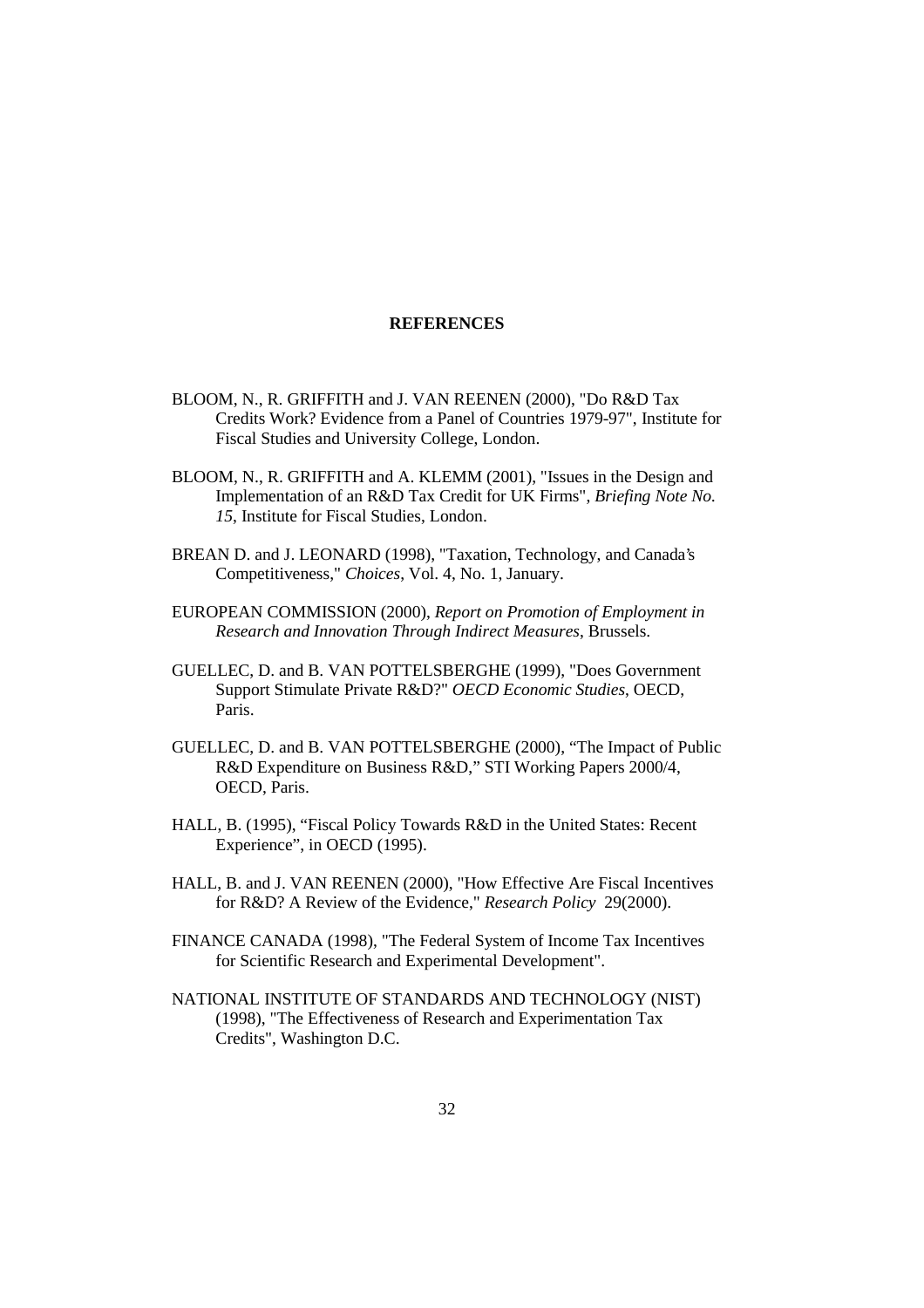- OECD (1994), *Frascati Manual: Proposed Standard Practice for Surveys of Research and Experimental Development*.
- OECD (1995), "Fiscal Measures to Promote R&D and Innovation", OCDE/GD(95)165.
- OECD (2001*a*), *Science, Technology and Industry Outlook Drivers of Growth: Information Technology, Innovation and Entrepreneurship*
- OECD (2001*b*), *The New Economy: Beyond the Hype The OECD Growth Project*.
- OECD (2002*a*), *Entrepreneurship and Growth: Tax Policy Issues*.
- OECD (2002*b)*, *Science, Technology and Industry Outlook 2002.*
- OECD (2002*c*), *Taxation, SMEs and Entrepreneurship*, DSTI/DOC(2002)9.
- OFFICE OF TECHNOLOGY ASSESSMENT (OTA) (1995), *The Effectiveness of Research and Experimentation Tax Credits*, Washington, D.C.
- SALTER A. *et al.*(2000)*, Talent Not Technology: Publicly Funded Research and Innovation in the U.K.*, Science Policy Research Unit, University of Sussex, May.
- SOCIETY OF BRITISH AEROSPACE COMPANIES (SBAC) (2002), "Response to Inland Revenue Consultative Note on Designs for Innovation (R&D Tax Credits)".
- WARDA J. (2001), "Measuring the Value of R&D Tax Treatment in OECD Countries," OECD *STI Review No. 27*.
- WARDA J. (2002), "A 2001-2002 Update of R&D Tax Treatment in OECD Countries," report prepared for the OECD Directorate for Science, Technology and Industry.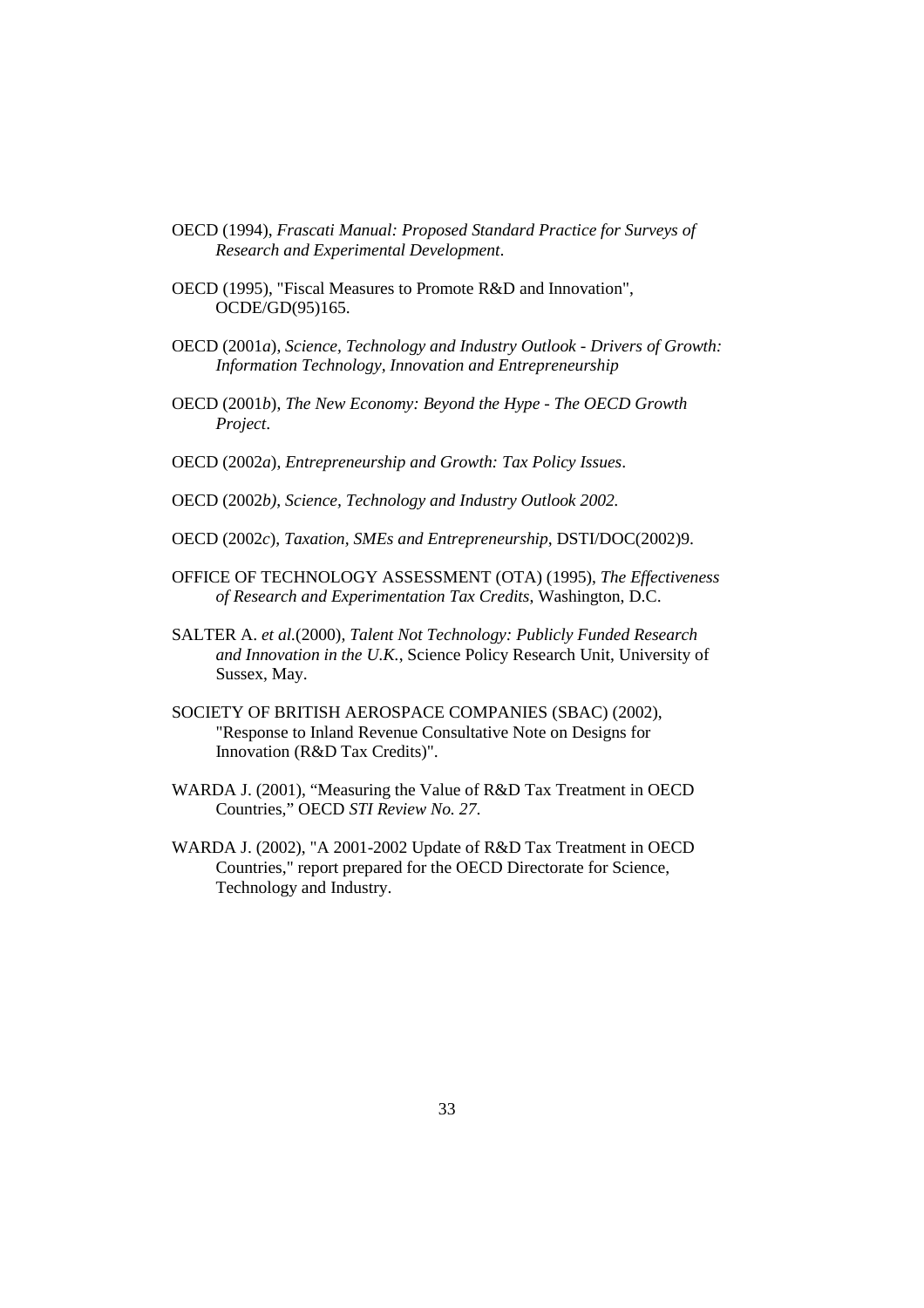## **ANNEX: DETAILED TABLES**

## **Annex Table 1**. **Comparing the value of B-indexes over time**

|                      | Large                | Large                |                     | Small                | Small                |                     |
|----------------------|----------------------|----------------------|---------------------|----------------------|----------------------|---------------------|
| Country              | company<br>1999-2000 | company<br>2001-2002 | Change              | company<br>1999-2000 | company<br>2001-2002 | Change              |
|                      |                      |                      |                     |                      |                      |                     |
| Australia            | 0.890                | 0.801                | $\uparrow \uparrow$ | 0.890                | 0.801                | $\uparrow \uparrow$ |
| Austria              | 0.878                | 0.875                |                     | 0.878                | 0.875                |                     |
| Belgium              | 1.012                | 1.009                |                     | 1.008                | 1.006                | $\uparrow$          |
| Canada               | 0.827                | 0.827                | $\leftrightarrow$   | 0.678                | 0.678                | $\leftrightarrow$   |
| <b>Denmark</b>       | 0.871                | 0.893                |                     | 0.871                | 0.893                |                     |
| Finland              | 1.009                | 1.010                |                     | 1.009                | 1.010                |                     |
| France               | 0.915                | 0.939                |                     | 0.915                | 0.939                |                     |
| Germany              | 1.041                | 1.025                |                     | 1.041                | 1.025                |                     |
| Greece               | 1.015                | 1.015                | $\leftrightarrow$   | 1.015                | 1.015                | $\leftrightarrow$   |
| Iceland              | 1.028                | 1.012                |                     | 1.028                | 1.012                |                     |
| Ireland              | 0.937                | 1.0                  |                     | 0.937                | 1.0                  |                     |
| Italy                | 1.027                | 1.026                |                     | 0.552                | 0.557                |                     |
| Japan                | 0.981                | 0.991                |                     | 0.937                | 0.879                |                     |
| Korea                | 0.918                | 0.874                |                     | 0.837                | 0.821                |                     |
| Mexico               | 0.969                | 0.969                | $\leftrightarrow$   | 0.969                | 0.969                | $\leftrightarrow$   |
| <b>Netherlands</b>   | 0.904                | 0.901                |                     | 0.613                | 0.647                |                     |
| New Zealand          | 1.131                | 1.023                |                     | 1.131                | 1.023                |                     |
| Norway               | 1.018                | 1.018                | $\leftrightarrow$   | 1.018                | 0.768                | $\uparrow \uparrow$ |
| Portugal             | 0.850                | 0.665                | $\uparrow \uparrow$ | 0.850                | 0.665                | $\uparrow \uparrow$ |
| Spain                | 0.687                | 0.559                | $\uparrow \uparrow$ | 0.687                | 0.559                | $\uparrow \uparrow$ |
| Sweden               | 1.015                | 1.015                | $\leftrightarrow$   | 1.015                | 1.015                | $\leftrightarrow$   |
| Switzerland          | 1.011                | 1.010                | ↑                   | 1.011                | 1.010                |                     |
| United Kingdom       | 1.0                  | 0.904                | $\uparrow \uparrow$ | 0.888                | 0.894                |                     |
| <b>United States</b> | 0.934                | 0.934                | $\leftrightarrow$   | 0.934                | 0.934                | $\leftrightarrow$   |

(manufacturing companies, by country)

 $\uparrow$  = increase in generosity

↑↑ = significant increase in generosity

 $\leftrightarrow$  = no change

 $\downarrow$  = decrease in generosity

Source: Warda (2002).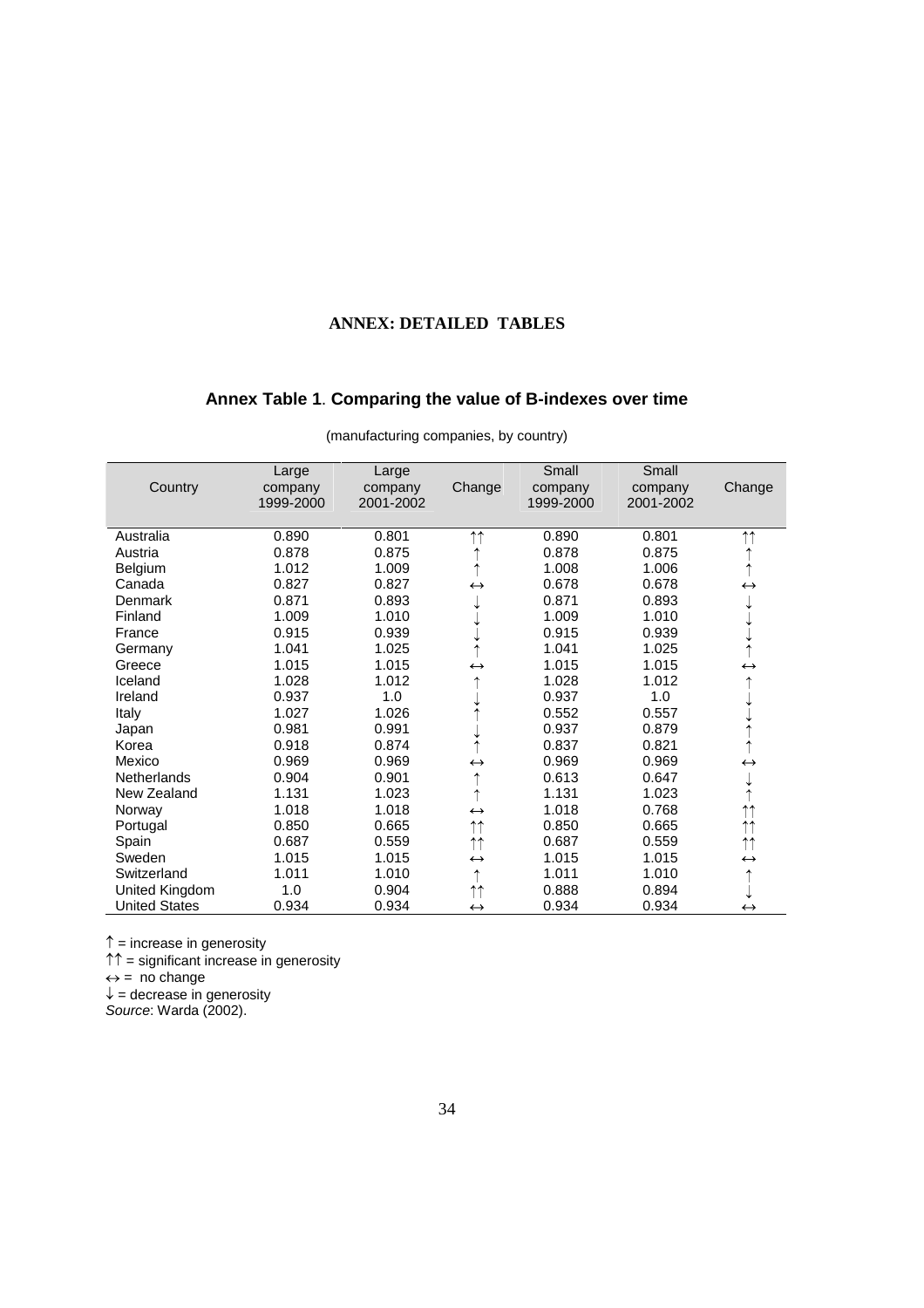| Country                                | <b>B-index</b><br>Large/SME | CIT rate<br>Large/SME<br>% | Current<br>deduction<br>$\%$ | Depreciation<br>Machinery &<br>equipment | Depreciation<br><b>Buildings</b> |
|----------------------------------------|-----------------------------|----------------------------|------------------------------|------------------------------------------|----------------------------------|
| Australia                              | 0.801                       | 30                         | 100                          | $\mathbf 0$                              | 40 years                         |
| Austria                                | 0.875                       | 34                         | 100                          | 5 years                                  | 25 years                         |
| <b>Belgium</b>                         | 1.009/1.006                 | 33.99                      | 100                          | 3 years                                  | 20 years                         |
| Canada - federal                       | 0.827/0.678                 | 32.12/23.1                 | 100                          | 100%                                     | 4%                               |
| Denmark<br>$-$ ordinary<br>- basic R&D | 1.015<br>0.893              | 30                         | 100                          | 30%<br>100%                              | 20 years<br>100%                 |
| Finland                                | 1.010                       | 29                         | 100                          | 25%                                      | 20%                              |
| France                                 | 0.939                       | 34.33                      | 100                          | 40%                                      | 20 years                         |
| Germany                                | 1.025                       | 38.9                       | 100                          | 30%                                      | 4%                               |
| Greece                                 | 1.015                       | 35                         | 100                          | 3 years                                  | 12.5 years                       |
| Iceland                                | 1.012                       | 18                         | 100                          | 10 years                                 | 50 years                         |
| Ireland                                | 1.000                       | 10                         | 100                          | 100%                                     | 100%                             |
| Italy                                  | 1.026/0.557                 | 36                         | 100                          | 10 years                                 | 33 years                         |
| Japan                                  | 0.991/0.879                 | 42/35                      | 100                          | 18%                                      | 50 years                         |
| Korea                                  | 0.874/0.821                 | 29.7/16.5                  | 100                          | 5 years                                  | 5-20 years                       |
| Mexico                                 | 0.969                       | 35                         | 100                          | 35% slm                                  | 20 years                         |
| Netherlands                            | 0.901/0.647                 | 34.5                       | 100                          | 5 years                                  | 25 years                         |
| New Zealand                            | 1.023                       | 33                         | 100                          | 22%                                      | 4%                               |
| Norway                                 | 1.018/0.768                 | 28                         | 100                          | 20%                                      | 5%                               |
| Portugal                               | 0.665                       | 32                         | 100                          | 4 years                                  | 20 years                         |
| Spain                                  | 0.559                       | 35                         | 100                          | 100%                                     | 33 years                         |
| Sweden                                 | 1.015                       | 28                         | 100                          | 30%                                      | 25 years                         |
| Switzerland (Zurich)                   | 1.010                       | 24.5                       | 100                          | 40%                                      | 8%                               |
| United Kingdom                         | 0.904/0.888                 | 30/19                      | 100                          | 100%                                     | 100%                             |
| United States-<br>federal              | 0.934                       | 35                         | 100                          | 5-year<br><b>MACRS</b> property          | 39-year property                 |

## **Annex Table 2. General R&D tax treatment, 2001-2002**

Source: Warda (2002).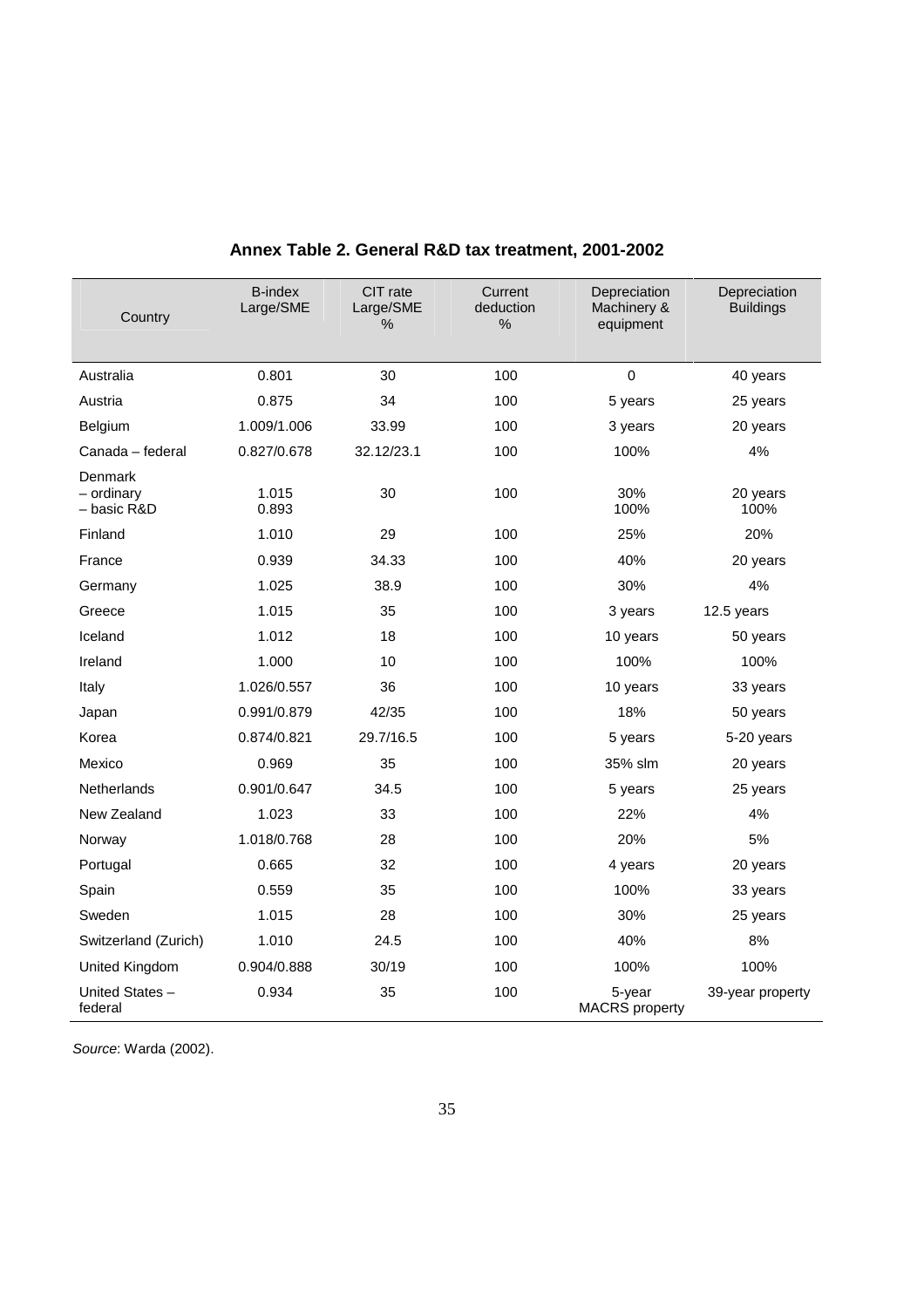| Country <sup>1</sup> | Rate on<br>level | increment<br>Rate on | increment <sup>2</sup><br>Base for | Expense base <sup>3</sup> | Deducted from<br>TI or CIT <sup>4</sup> | Taxable | Special treatment<br>of SMEs |
|----------------------|------------------|----------------------|------------------------------------|---------------------------|-----------------------------------------|---------|------------------------------|
| Australia            | 125%             | 175%                 | $3y$ rs                            | C, ME                     |                                         | Yes     | Offset                       |
| Austria              |                  |                      |                                    |                           |                                         |         |                              |
| -capital allowance   | 115%             |                      |                                    | ME,B<br>C                 |                                         | Yes     |                              |
| -special allowance   | 125%             | 35%                  | 3 yrs                              |                           |                                         | Yes     |                              |
| Belgium              | 13.5%            |                      |                                    | ME.B                      | ⊏                                       | Yes     | 18.5%                        |
| Canada - federal     | 20%              |                      |                                    | C, ME                     | 등                                       | Yes     | 35%; refund                  |
| Denmark              |                  |                      |                                    |                           |                                         |         |                              |
| -basic research      | 125%             |                      |                                    | C, ME, B                  | ╒                                       | Yes     |                              |
| France               |                  | 40%                  | $2$ yrs                            | C, MEA, B                 | 등                                       | ž       | Refund                       |
| Italy $-$ SME        | 30%              |                      |                                    | C, ME, B                  | 등                                       | ş       | Yes                          |
| Japan                |                  |                      |                                    |                           |                                         |         |                              |
| -regular             |                  | 15%                  | $3 y$ rs                           |                           |                                         |         |                              |
| - small business     | 10%              |                      |                                    | C<br>MEA<br>C ME          | 5555                                    | 2222    | Alternative                  |
| - basic technology   | 5%               |                      |                                    | ME                        |                                         |         |                              |
| $-$ co-op R&D        | 6%               |                      |                                    | C, ME, B                  |                                         |         |                              |
| Korea                |                  |                      |                                    |                           |                                         |         |                              |
| $-$ SME $*$          | 15%              |                      |                                    |                           |                                         |         |                              |
| - large firm         |                  | 50%<br>50%           | 4 yrs                              | oo≝                       | 555                                     | 222     |                              |
| - facilities         | 10%              |                      |                                    |                           |                                         |         |                              |
| Mexico               |                  | 20%                  | 3 yrs                              | Õ                         | 등                                       | ş       |                              |
| Netherlands          | 13%              |                      |                                    | Salaries                  | 5                                       | ş       | 40%                          |
| - inv. Deduct        |                  |                      |                                    | ME, B                     |                                         | Yes     | 13%                          |
| Norway<br>$-$ SME    | 20%              |                      |                                    | Õ                         |                                         | Yes     |                              |

Annex Table 3. Special R&D tax incentives, 2001-2002 **Annex Table 3. Special R&D tax incentives, 2001-2002** 

36 36

…/…

 $\cdots$